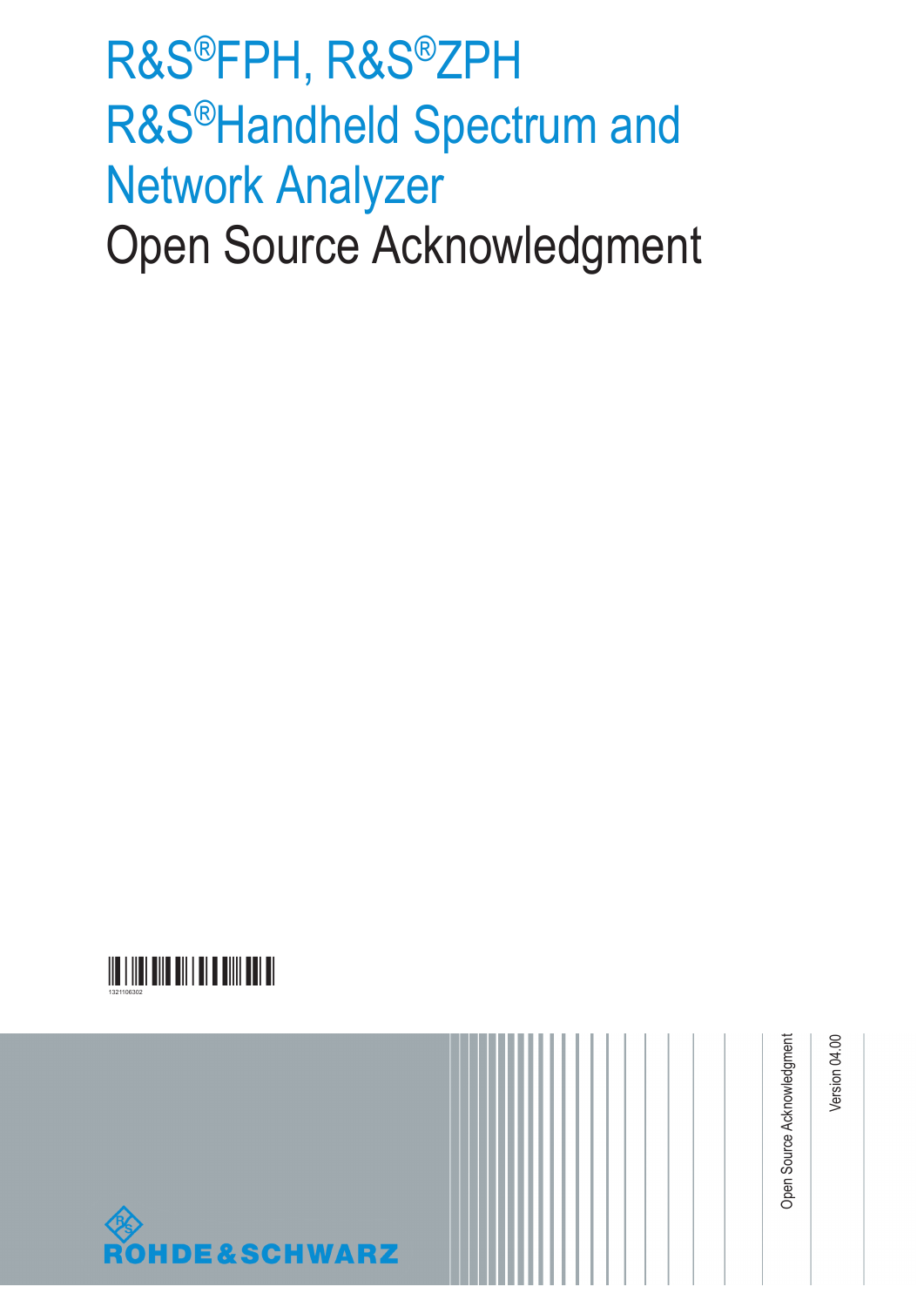This document is valid for the following Rohde & Schwarz instruments:

- R&S®Spectrum Rider FPH Handheld Spectrum Analyzer
- R&S®Cable Rider ZPH Handheld Cable & Antenna Analyzer

© 2017 Rohde & Schwarz GmbH & Co. KG Mühldorfstr. 15, 81671 München, Germany Phone: +49 89 41 29 - 0 Fax: +49 89 41 29 12 164 Email: [info@rohde-schwarz.com](mailto:info@rohde-schwarz.com) Internet: [www.rohde-schwarz.com](http://www.rohde-schwarz.com)

Subject to change – Data without tolerance limits is not binding. R&S® is a registered trademark of Rohde & Schwarz GmbH & Co. KG. Trade names are trademarks of the owners.

1321.1063.02 | Version 04.00 | R&SFPH, R&SZPH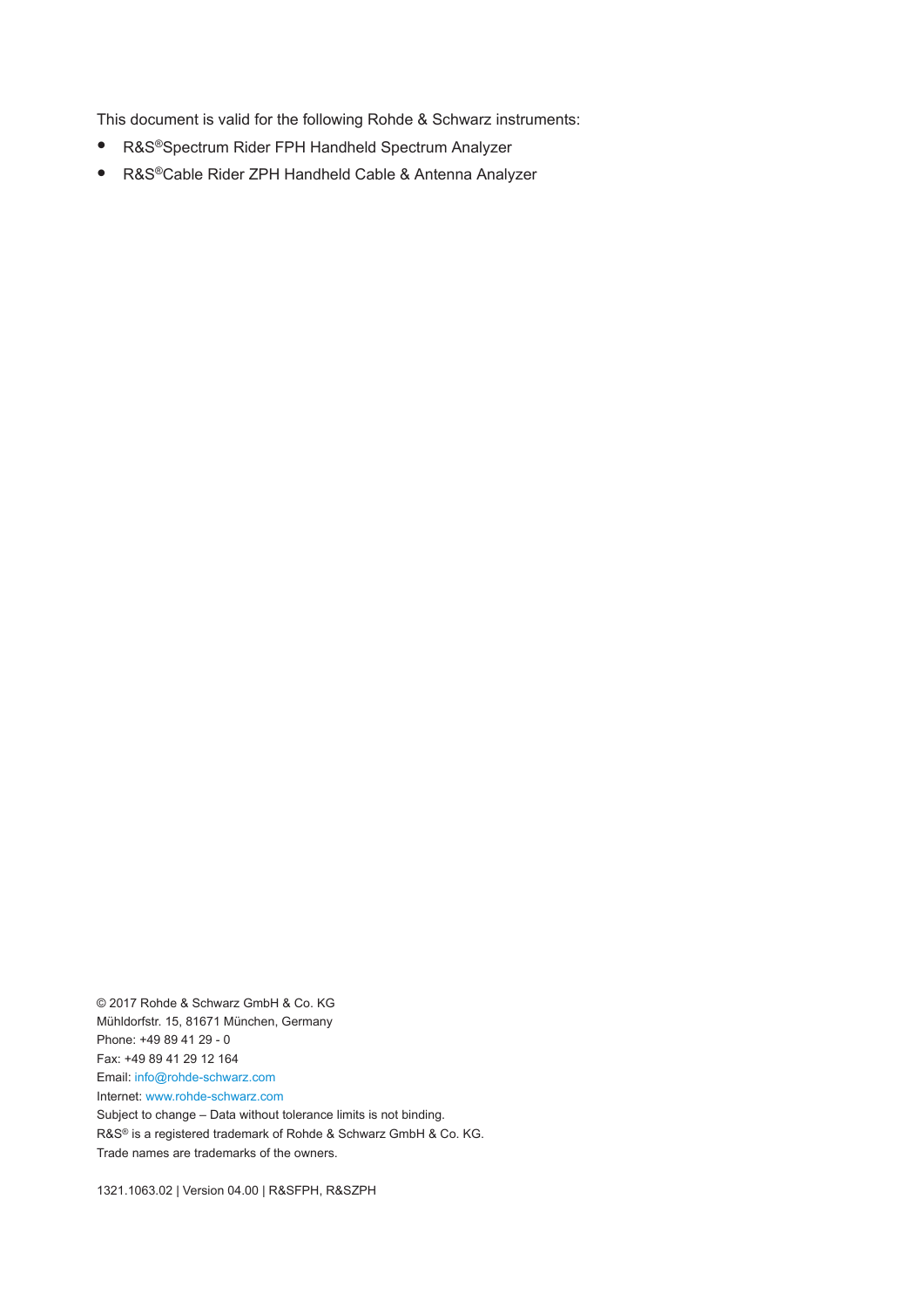## **Contents**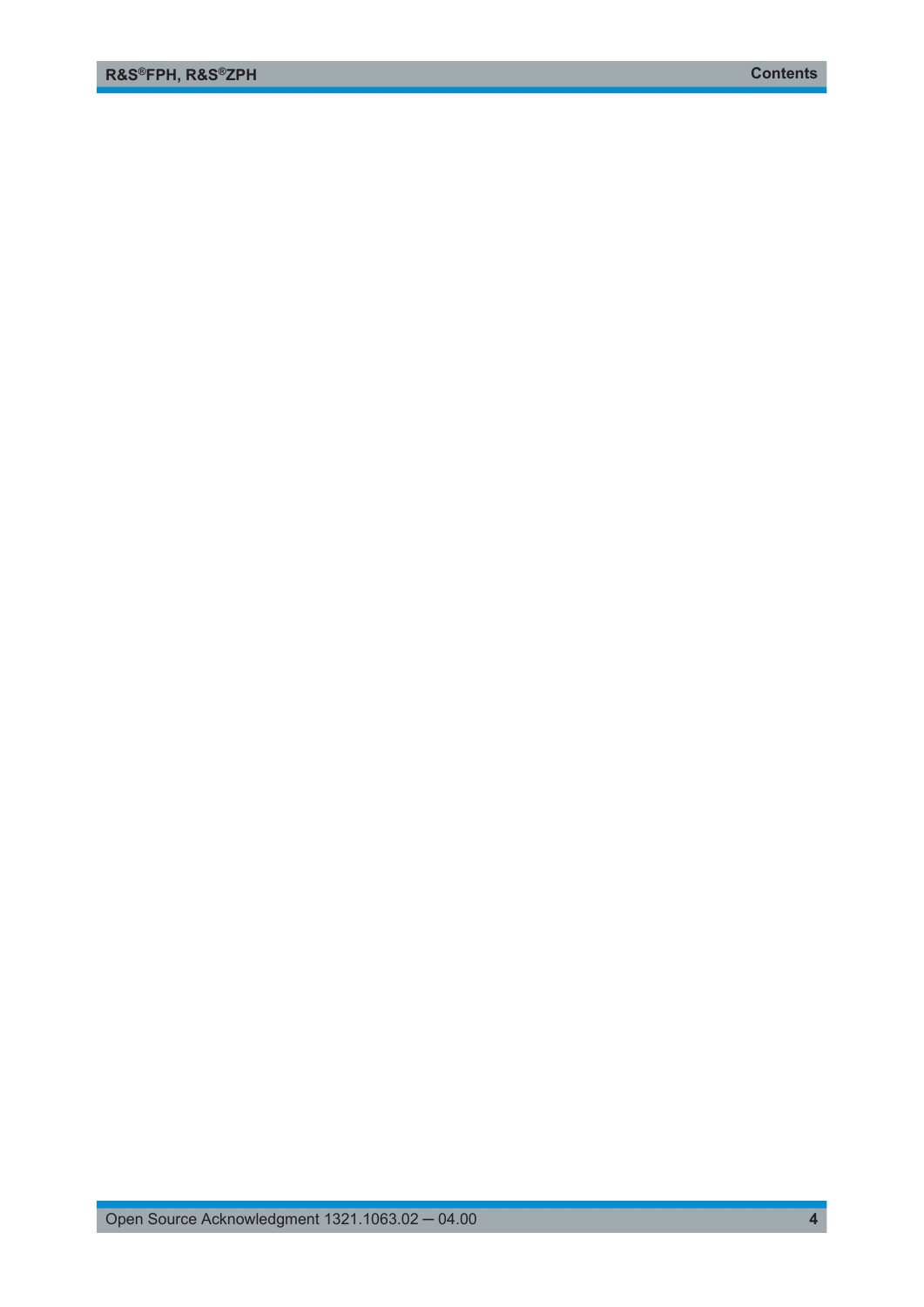## <span id="page-4-0"></span>1 Introduction

This product uses a number of open source software packages which are listed below.

The open source software is provided free of charge. You are entitled to use the open source software in accordance with the respective license conditions as provided in the following chapters.

Rohde & Schwarz would like to thank the open source community for their valuable contribution to embedded computing.

## **1.1 Disclaimer**

The open source software is distributed WITHOUT ANY WARRANTY; without even the implied warranty of MERCHANTABILITY or FITNESS FOR A PARTICULAR PUR-POSE. The respective licenses may contain more details.

### **1.2 How to obtain the source code**

The software included in this product may contain copyrighted software that is licensed under a license requiring us to provide the source code of that software, such as the GPL or LGPL. You may obtain the complete corresponding source code for such copyrighted software from us for an unlimited period of time and at no charge. In this case, please contact:

Rohde & Schwarz GmbH & Co. KG

Mühldorfstr. 15, 81671 München, Germany

Phone: +49 89 41 29 - 12345

Email: [customersupport@rohde-schwarz.com](mailto:customersupport@rohde-schwarz.com)

Internet: [www.customersupport.rohde-schwarz.com](http://www.customersupport.rohde-schwarz.com)

This offer is valid to anyone in receipt of this information.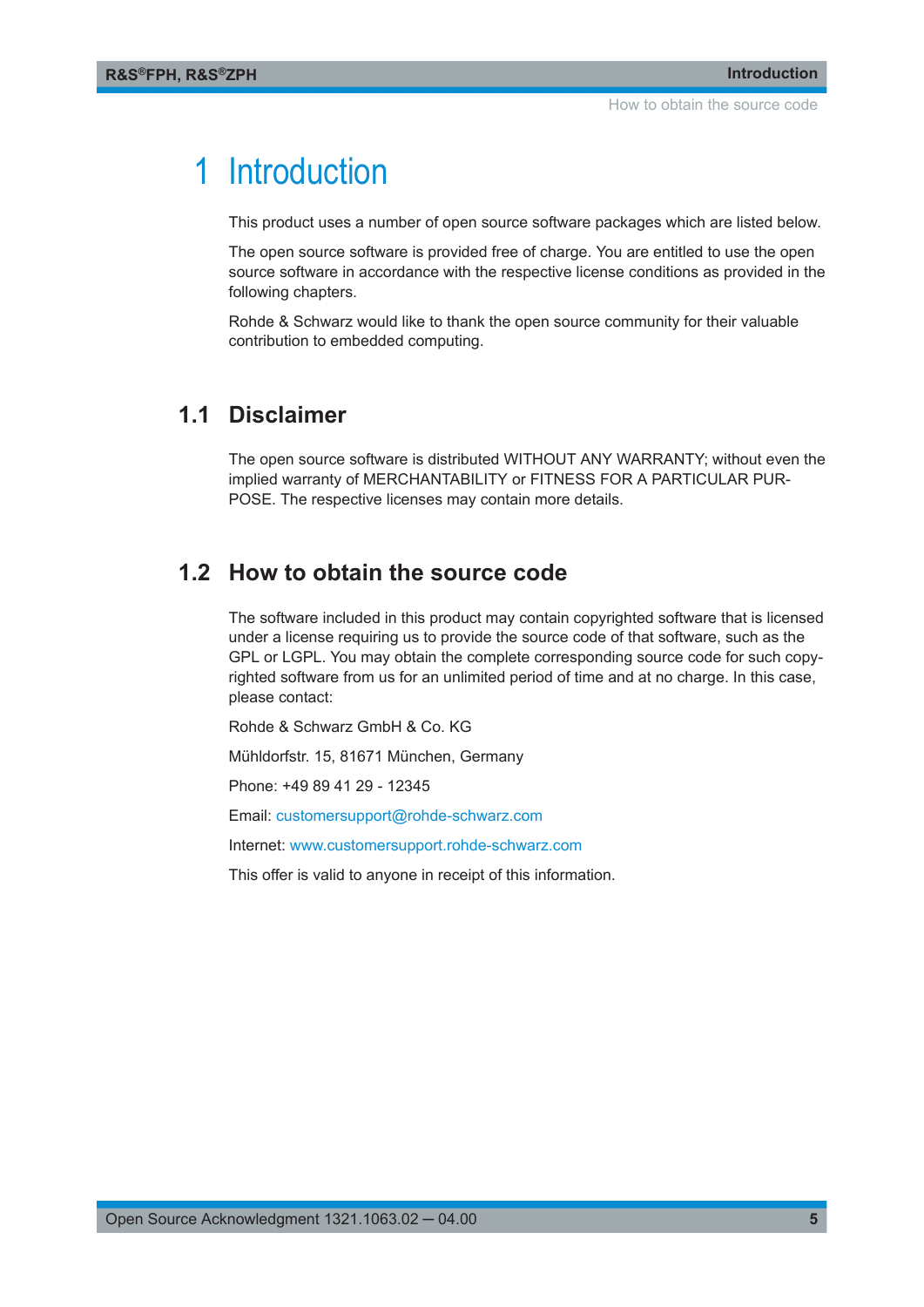## <span id="page-5-0"></span>2 Software packages

The software contained in this product makes use of the following open source software packages.

| Package                                     | <b>Version</b> | License                                             |
|---------------------------------------------|----------------|-----------------------------------------------------|
| <b>Boost</b>                                | 1.56.0         | Boost Software License 1.0                          |
| <b>DSPFilters</b>                           | 2015-08-17     | <b>MIT License</b>                                  |
| Fast pow() With<br>Adjustable Accu-<br>racy | 2007-11-25     | BSD 3-clause "New" or "Revised" License             |
| <b>Kiss FFT</b>                             | 1.30           | BSD 3-clause "New" or "Revised" License             |
| LibExpat                                    | 1.2            | <b>MIT License</b>                                  |
| Miniz                                       | 1.15           | <b>The Unlicense</b>                                |
| OncRpc                                      | 1.14           | <b>Sun RPC License</b>                              |
| OpenSSL crypto-<br>graphic library          | 1.0.1r         | <b>OpenSSL License</b>                              |
| OpenStreetMap                               | n/a            | ODC Open Database License v1.0                      |
| OpenStreetMap<br><b>Tiles</b>               | n/a            | <b>Creative Commons Attribution Share Alike 2.0</b> |
| RapidXml XML<br>parser                      | 1.13           | <b>MIT License OR</b><br>Boost Software License 1.0 |
| Zip compression<br>library                  | 1.2.8          | zlib License                                        |
| proj.4                                      | 4.4            | <b>MIT License</b>                                  |

This product includes software developed by the OpenSSL Project for use in the OpenSSL Toolkit (http://www.openssl.org/). This product includes cryptographic software written by Eric Young (eay@cryptsoft.com) and software written by Tim Hudson(tjh@cryptsoft.com).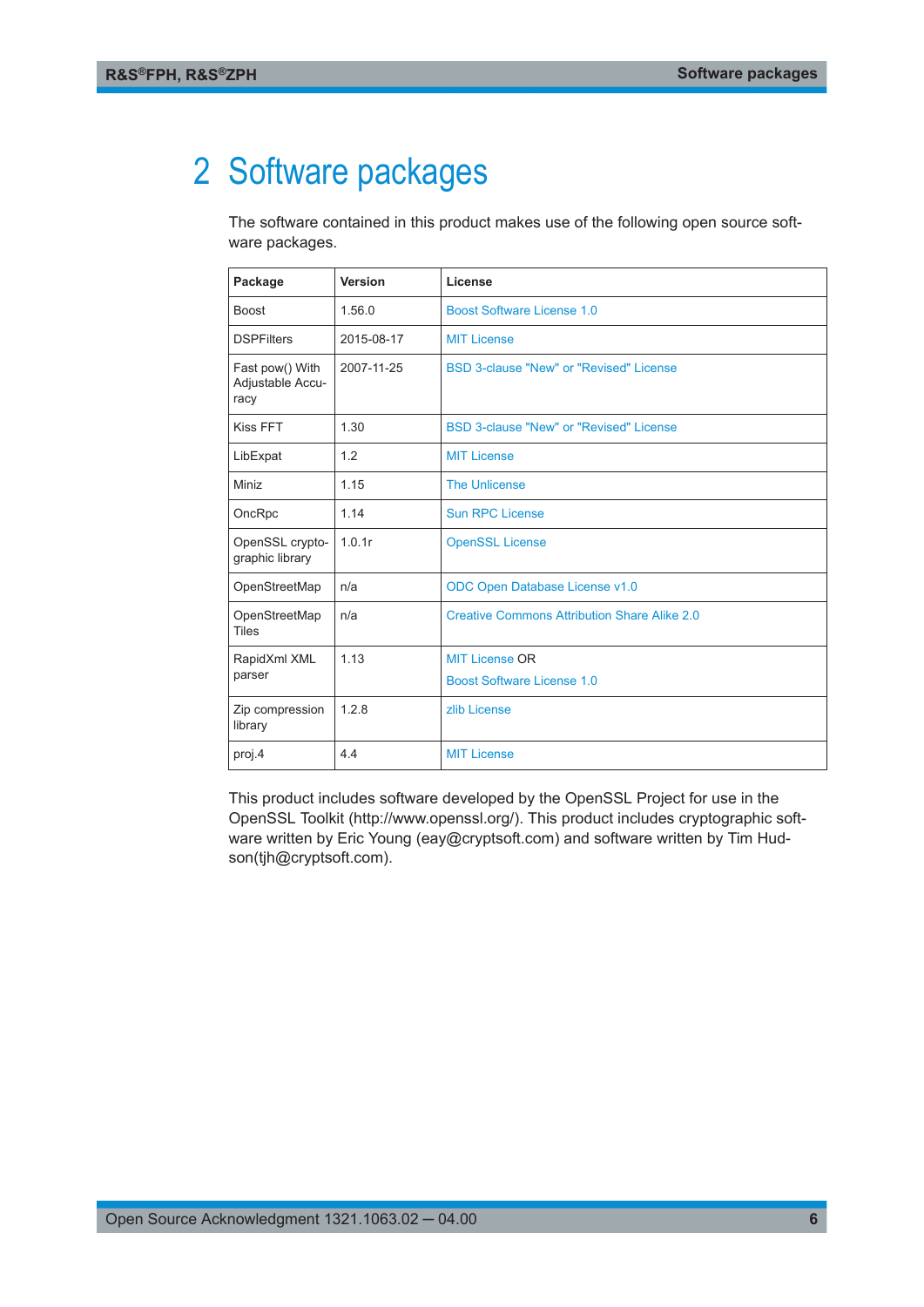## <span id="page-6-0"></span>3 Verbatim license texts

## **3.1 BSD 3-clause "New" or "Revised" License**

All rights reserved.

Redistribution and use in source and binary forms, with or without modification, are permitted provided that the following conditions are met:

1. Redistributions of source code must retain the above copyright notice, this list of conditions and the following disclaimer.

2. Redistributions in binary form must reproduce the above copyright notice, this list of conditions and the following disclaimer in the documentation and/or other materials provided with the distribution.

3. Neither the name of the copyright holder nor the names of its contributors may be used to endorse or promote products derived from this software without specific prior written permission.

THIS SOFTWARE IS PROVIDED BY THE COPYRIGHT HOLDERS AND CONTRIBU-TORS "AS IS" AND ANY EXPRESS OR IMPLIED WARRANTIES, INCLUDING, BUT NOT LIMITED TO, THE IMPLIED WARRANTIES OF MERCHANTABILITY AND FIT-NESS FOR A PARTICULAR PURPOSE ARE DISCLAIMED. IN NO EVENT SHALL THE COPYRIGHT HOLDER OR CONTRIBUTORS BE LIABLE FOR ANY DIRECT, INDIRECT, INCIDENTAL, SPECIAL, EXEMPLARY, OR CONSEQUENTIAL DAMAGES (INCLUDING, BUT NOT LIMITED TO, PROCUREMENT OF SUBSTITUTE GOODS OR SERVICES; LOSS OF USE, DATA, OR PROFITS; OR BUSINESS INTERRUP-TION) HOWEVER CAUSED AND ON ANY THEORY OF LIABILITY, WHETHER IN CONTRACT, STRICT LIABILITY, OR TORT (INCLUDING NEGLIGENCE OR OTHER-WISE) ARISING IN ANY WAY OUT OF THE USE OF THIS SOFTWARE, EVEN IF ADVISED OF THE POSSIBILITY OF SUCH DAMAGE.

## **3.2 Boost Software License 1.0**

Boost Software License - Version 1.0 - August 17th, 2003

Permission is hereby granted, free of charge, to any person or organization obtaining a copy of the software and accompanying documentation covered by this license (the "Software") to use, reproduce, display, distribute, execute, and transmit the Software, and to prepare derivative works of the Software, and to permit third-parties to whom the Software is furnished to do so, all subject to the following:

The copyright notices in the Software and this entire statement, including the above license grant, this restriction and the following disclaimer, must be included in all copies of the Software, in whole or in part, and all derivative works of the Software, unless such copies or derivative works are solely in the form of machine-executable object code generated by a source language processor.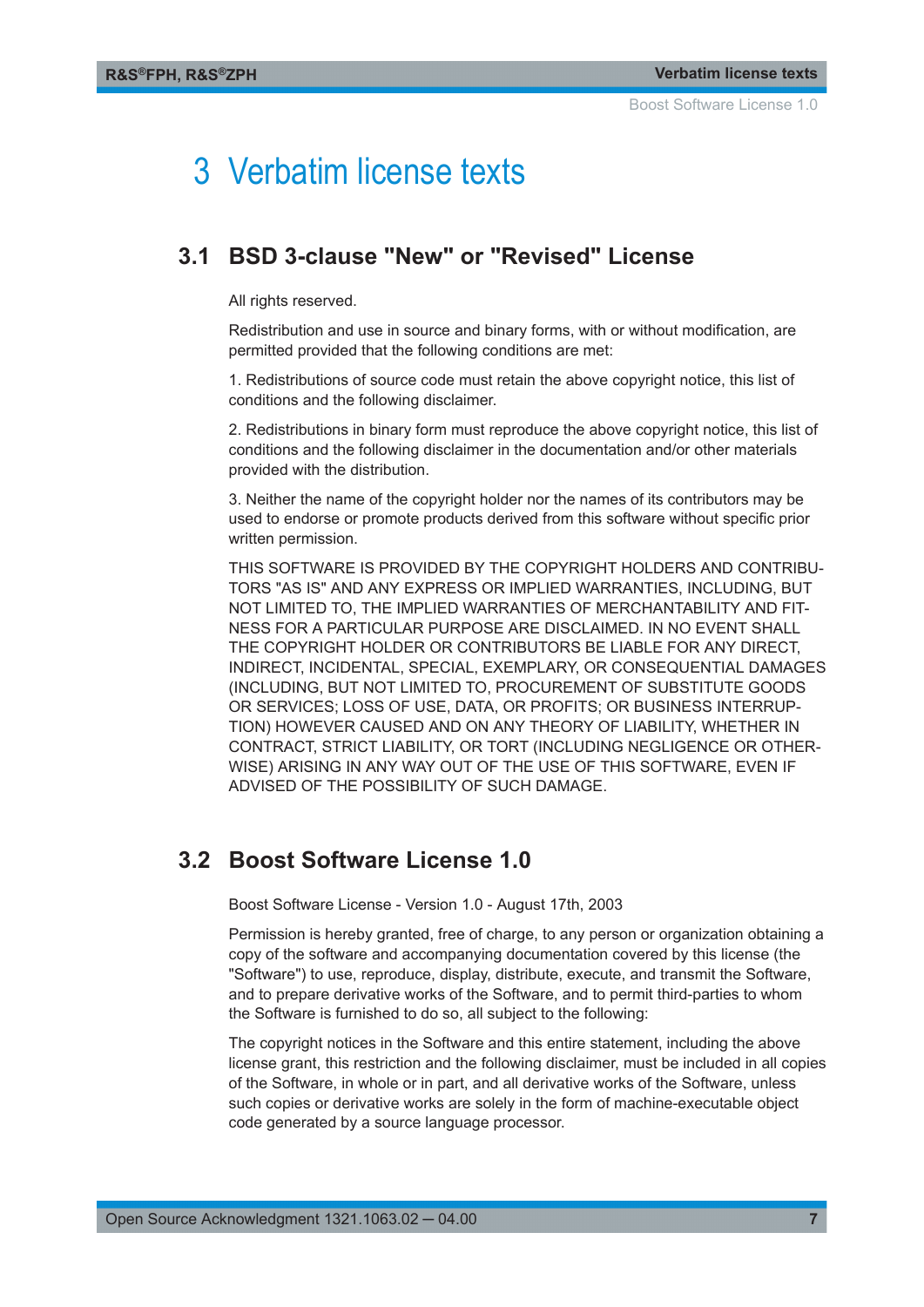<span id="page-7-0"></span>THE SOFTWARE IS PROVIDED "AS IS", WITHOUT WARRANTY OF ANY KIND, EXPRESS OR IMPLIED, INCLUDING BUT NOT LIMITED TO THE WARRANTIES OF MERCHANTABILITY, FITNESS FOR A PARTICULAR PURPOSE, TITLE AND NON-INFRINGEMENT. IN NO EVENT SHALL THE COPYRIGHT HOLDERS OR ANYONE DISTRIBUTING THE SOFTWARE BE LIABLE FOR ANY DAMAGES OR OTHER LIA-BILITY, WHETHER IN CONTRACT, TORT OR OTHERWISE, ARISING FROM, OUT OF OR IN CONNECTION WITH THE SOFTWARE OR THE USE OR OTHER DEAL-INGS IN THE SOFTWARE.

### **3.3 Creative Commons Attribution Share Alike 2.0**

Creative Commons Attribution-ShareAlike 2.0

CREATIVE COMMONS CORPORATION IS NOT A LAW FIRM AND DOES NOT PRO-VIDE LEGAL SERVICES. DISTRIBUTION OF THIS LICENSE DOES NOT CREATE AN ATTORNEY-CLIENT RELATIONSHIP. CREATIVE COMMONS PROVIDES THIS INFORMATION ON AN "AS-IS" BASIS. CREATIVE COMMONS MAKES NO WAR-RANTIES REGARDING THE INFORMATION PROVIDED, AND DISCLAIMS LIABIL-ITY FOR DAMAGES RESULTING FROM ITS USE.

#### License

THE WORK (AS DEFINED BELOW) IS PROVIDED UNDER THE TERMS OF THIS CREATIVE COMMONS PUBLIC LICENSE ("CCPL" OR "LICENSE"). THE WORK IS PROTECTED BY COPYRIGHT AND/OR OTHER APPLICABLE LAW. ANY USE OF THE WORK OTHER THAN AS AUTHORIZED UNDER THIS LICENSE OR COPY-RIGHT LAW IS PROHIBITED.

BY EXERCISING ANY RIGHTS TO THE WORK PROVIDED HERE, YOU ACCEPT AND AGREE TO BE BOUND BY THE TERMS OF THIS LICENSE. THE LICENSOR GRANTS YOU THE RIGHTS CONTAINED HERE IN CONSIDERATION OF YOUR ACCEPTANCE OF SUCH TERMS AND CONDITIONS.

#### 1. Definitions

a. "Collective Work" means a work, such as a periodical issue, anthology or encyclopedia, in which the Work in its entirety in unmodified form, along with a number of other contributions, constituting separate and independent works in themselves, are assembled into a collective whole. A work that constitutes a Collective Work will not be considered a Derivative Work (as defined below) for the purposes of this License.

b. "Derivative Work" means a work based upon the Work or upon the Work and other pre-existing works, such as a translation, musical arrangement, dramatization, fictionalization, motion picture version, sound recording, art reproduction, abridgment, condensation, or any other form in which the Work may be recast, transformed, or adapted, except that a work that constitutes a Collective Work will not be considered a Derivative Work for the purpose of this License. For the avoidance of doubt, where the Work is a musical composition or sound recording, the synchronization of the Work in timedrelation with a moving image ("synching") will be considered a Derivative Work for the purpose of this License.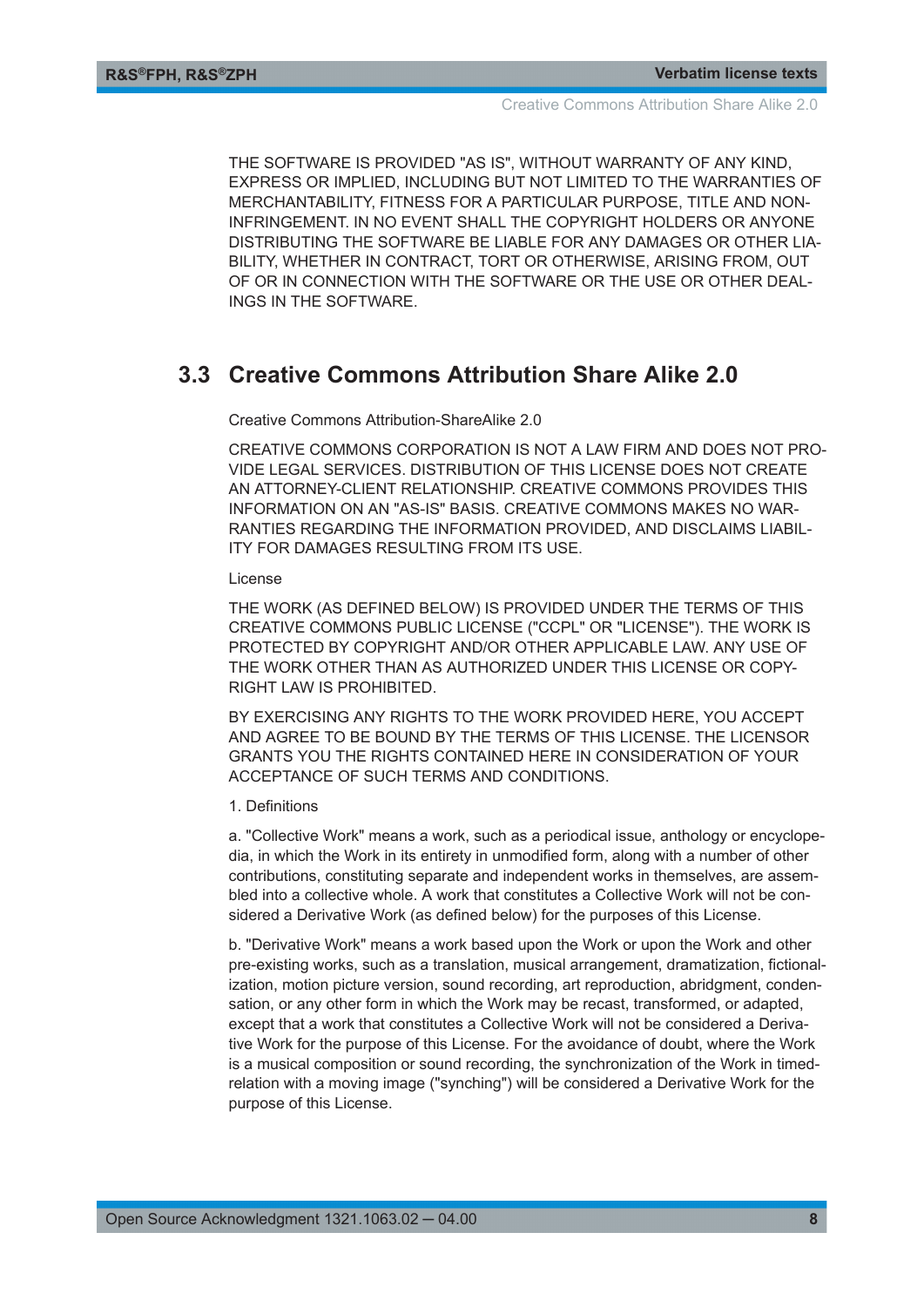c. "Licensor" means the individual or entity that offers the Work under the terms of this License.

d. "Original Author" means the individual or entity who created the Work.

e. "Work" means the copyrightable work of authorship offered under the terms of this License.

f. "You" means an individual or entity exercising rights under this License who has not previously violated the terms of this License with respect to the Work, or who has received express permission from the Licensor to exercise rights under this License despite a previous violation.

g. "License Elements" means the following high-level license attributes as selected by Licensor and indicated in the title of this License: Attribution, ShareAlike.

2. Fair Use Rights. Nothing in this license is intended to reduce, limit, or restrict any rights arising from fair use, first sale or other limitations on the exclusive rights of the copyright owner under copyright law or other applicable laws.

3. License Grant. Subject to the terms and conditions of this License, Licensor hereby grants You a worldwide, royalty-free, non-exclusive, perpetual (for the duration of the applicable copyright) license to exercise the rights in the Work as stated below:

a. to reproduce the Work, to incorporate the Work into one or more Collective Works, and to reproduce the Work as incorporated in the Collective Works;

b. to create and reproduce Derivative Works;

c. to distribute copies or phonorecords of, display publicly, perform publicly, and perform publicly by means of a digital audio transmission the Work including as incorporated in Collective Works;

d. to distribute copies or phonorecords of, display publicly, perform publicly, and perform publicly by means of a digital audio transmission Derivative Works.

e. For the avoidance of doubt, where the work is a musical composition:

i. Performance Royalties Under Blanket Licenses. Licensor waives the exclusive right to collect, whether individually or via a performance rights society (e.g. ASCAP, BMI, SESAC), royalties for the public performance or public digital performance (e.g. webcast) of the Work.

ii. Mechanical Rights and Statutory Royalties. Licensor waives the exclusive right to collect, whether individually or via a music rights society or designated agent (e.g. Harry Fox Agency), royalties for any phonorecord You create from the Work ("cover version") and distribute, subject to the compulsory license created by 17 USC Section 115 of the US Copyright Act (or the equivalent in other jurisdictions).

f. Webcasting Rights and Statutory Royalties. For the avoidance of doubt, where the Work is a sound recording, Licensor waives the exclusive right to collect, whether individually or via a performance-rights society (e.g. SoundExchange), royalties for the public digital performance (e.g. webcast) of the Work, subject to the compulsory license created by 17 USC Section 114 of the US Copyright Act (or the equivalent in other jurisdictions).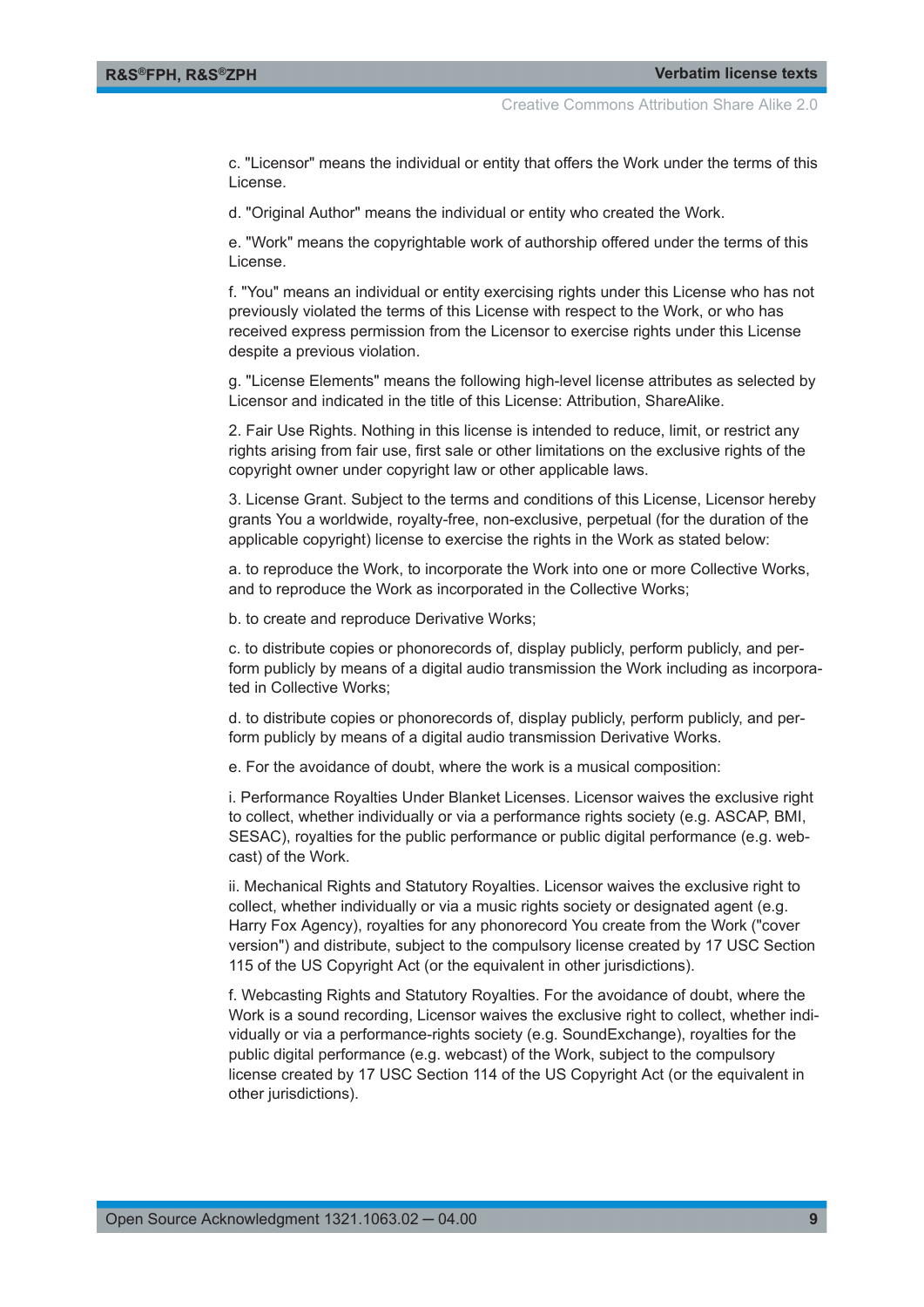The above rights may be exercised in all media and formats whether now known or hereafter devised. The above rights include the right to make such modifications as are technically necessary to exercise the rights in other media and formats. All rights not expressly granted by Licensor are hereby reserved.

4. Restrictions. The license granted in Section 3 above is expressly made subject to and limited by the following restrictions:

a. You may distribute, publicly display, publicly perform, or publicly digitally perform the Work only under the terms of this License, and You must include a copy of, or the Uniform Resource Identifier for, this License with every copy or phonorecord of the Work You distribute, publicly display, publicly perform, or publicly digitally perform. You may not offer or impose any terms on the Work that alter or restrict the terms of this License or the recipients' exercise of the rights granted hereunder. You may not sublicense the Work. You must keep intact all notices that refer to this License and to the disclaimer of warranties. You may not distribute, publicly display, publicly perform, or publicly digitally perform the Work with any technological measures that control access or use of the Work in a manner inconsistent with the terms of this License Agreement. The above applies to the Work as incorporated in a Collective Work, but this does not require the Collective Work apart from the Work itself to be made subject to the terms of this License. If You create a Collective Work, upon notice from any Licensor You must, to the extent practicable, remove from the Collective Work any reference to such Licensor or the Original Author, as requested. If You create a Derivative Work, upon notice from any Licensor You must, to the extent practicable, remove from the Derivative Work any reference to such Licensor or the Original Author, as requested.

b. You may distribute, publicly display, publicly perform, or publicly digitally perform a Derivative Work only under the terms of this License, a later version of this License with the same License Elements as this License, or a Creative Commons iCommons license that contains the same License Elements as this License (e.g. Attribution-ShareAlike 2.0 Japan). You must include a copy of, or the Uniform Resource Identifier for, this License or other license specified in the previous sentence with every copy or phonorecord of each Derivative Work You distribute, publicly display, publicly perform, or publicly digitally perform. You may not offer or impose any terms on the Derivative Works that alter or restrict the terms of this License or the recipients' exercise of the rights granted hereunder, and You must keep intact all notices that refer to this License and to the disclaimer of warranties. You may not distribute, publicly display, publicly perform, or publicly digitally perform the Derivative Work with any technological measures that control access or use of the Work in a manner inconsistent with the terms of this License Agreement. The above applies to the Derivative Work as incorporated in a Collective Work, but this does not require the Collective Work apart from the Derivative Work itself to be made subject to the terms of this License.

c. If you distribute, publicly display, publicly perform, or publicly digitally perform the Work or any Derivative Works or Collective Works, You must keep intact all copyright notices for the Work and give the Original Author credit reasonable to the medium or means You are utilizing by conveying the name (or pseudonym if applicable) of the Original Author if supplied; the title of the Work if supplied; to the extent reasonably practicable, the Uniform Resource Identifier, if any, that Licensor specifies to be associated with the Work, unless such URI does not refer to the copyright notice or licensing information for the Work; and in the case of a Derivative Work, a credit identifying the use of the Work in the Derivative Work (e.g., "French translation of the Work by Origi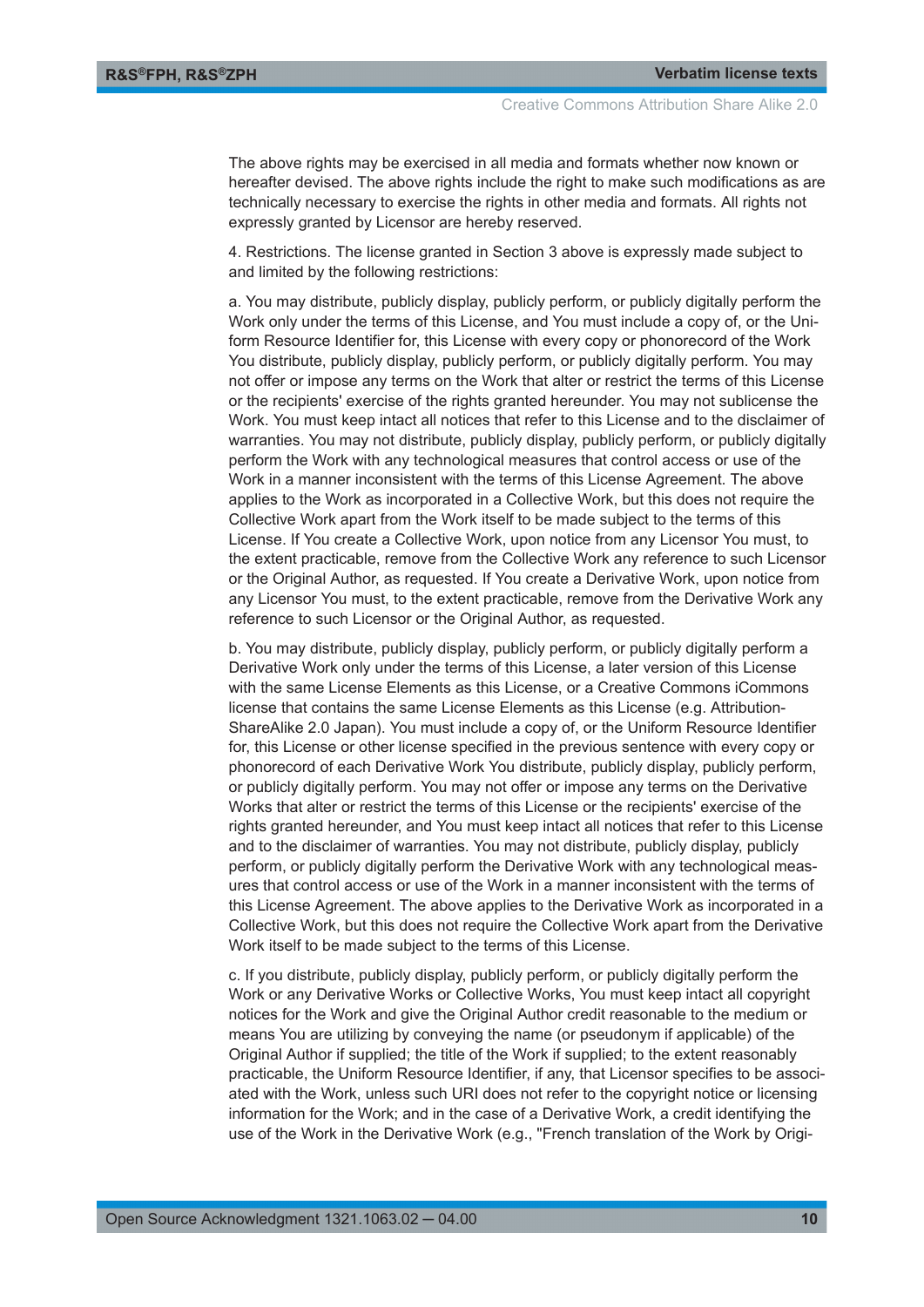nal Author," or "Screenplay based on original Work by Original Author"). Such credit may be implemented in any reasonable manner; provided, however, that in the case of a Derivative Work or Collective Work, at a minimum such credit will appear where any other comparable authorship credit appears and in a manner at least as prominent as such other comparable authorship credit.

5. Representations, Warranties and Disclaimer

UNLESS OTHERWISE AGREED TO BY THE PARTIES IN WRITING, LICENSOR OFFERS THE WORK AS-IS AND MAKES NO REPRESENTATIONS OR WARRAN-TIES OF ANY KIND CONCERNING THE MATERIALS, EXPRESS, IMPLIED, STATU-TORY OR OTHERWISE, INCLUDING, WITHOUT LIMITATION, WARRANTIES OF TITLE, MERCHANTIBILITY, FITNESS FOR A PARTICULAR PURPOSE, NONIN-FRINGEMENT, OR THE ABSENCE OF LATENT OR OTHER DEFECTS, ACCURACY, OR THE PRESENCE OF ABSENCE OF ERRORS, WHETHER OR NOT DISCOVER-ABLE. SOME JURISDICTIONS DO NOT ALLOW THE EXCLUSION OF IMPLIED WARRANTIES, SO SUCH EXCLUSION MAY NOT APPLY TO YOU.

6. Limitation on Liability. EXCEPT TO THE EXTENT REQUIRED BY APPLICABLE LAW, IN NO EVENT WILL LICENSOR BE LIABLE TO YOU ON ANY LEGAL THEORY FOR ANY SPECIAL, INCIDENTAL, CONSEQUENTIAL, PUNITIVE OR EXEMPLARY DAMAGES ARISING OUT OF THIS LICENSE OR THE USE OF THE WORK, EVEN IF LICENSOR HAS BEEN ADVISED OF THE POSSIBILITY OF SUCH DAMAGES.

7. Termination

a. This License and the rights granted hereunder will terminate automatically upon any breach by You of the terms of this License. Individuals or entities who have received Derivative Works or Collective Works from You under this License, however, will not have their licenses terminated provided such individuals or entities remain in full compliance with those licenses. Sections 1, 2, 5, 6, 7, and 8 will survive any termination of this License.

b. Subject to the above terms and conditions, the license granted here is perpetual (for the duration of the applicable copyright in the Work). Notwithstanding the above, Licensor reserves the right to release the Work under different license terms or to stop distributing the Work at any time; provided, however that any such election will not serve to withdraw this License (or any other license that has been, or is required to be, granted under the terms of this License), and this License will continue in full force and effect unless terminated as stated above.

#### 8. Miscellaneous

a. Each time You distribute or publicly digitally perform the Work or a Collective Work, the Licensor offers to the recipient a license to the Work on the same terms and conditions as the license granted to You under this License.

b. Each time You distribute or publicly digitally perform a Derivative Work, Licensor offers to the recipient a license to the original Work on the same terms and conditions as the license granted to You under this License.

c. If any provision of this License is invalid or unenforceable under applicable law, it shall not affect the validity or enforceability of the remainder of the terms of this License, and without further action by the parties to this agreement, such provision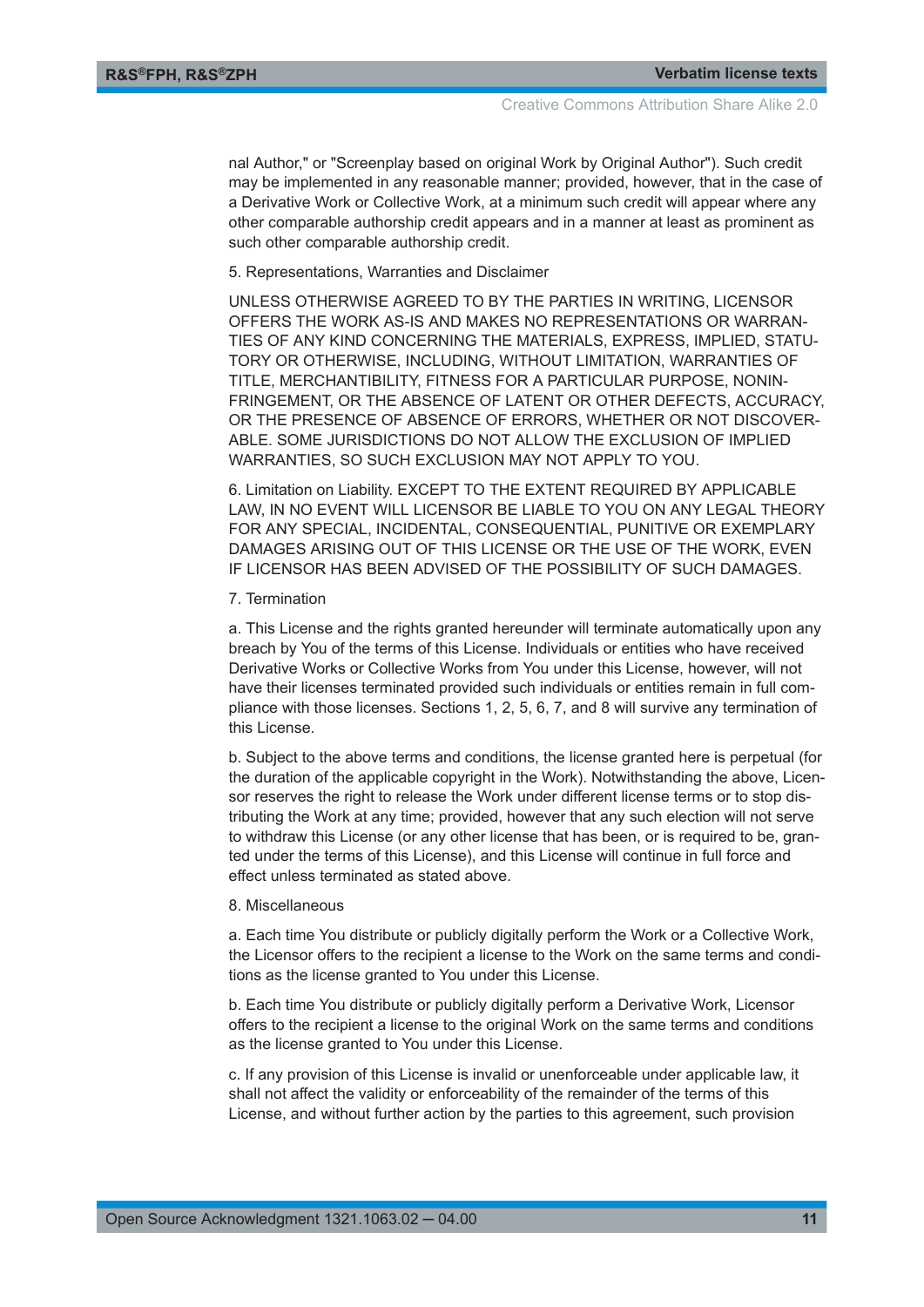<span id="page-11-0"></span>shall be reformed to the minimum extent necessary to make such provision valid and enforceable.

d. No term or provision of this License shall be deemed waived and no breach consented to unless such waiver or consent shall be in writing and signed by the party to be charged with such waiver or consent.

e. This License constitutes the entire agreement between the parties with respect to the Work licensed here. There are no understandings, agreements or representations with respect to the Work not specified here. Licensor shall not be bound by any additional provisions that may appear in any communication from You. This License may not be modified without the mutual written agreement of the Licensor and You.

Creative Commons is not a party to this License, and makes no warranty whatsoever in connection with the Work. Creative Commons will not be liable to You or any party on any legal theory for any damages whatsoever, including without limitation any general, special, incidental or consequential damages arising in connection to this license. Notwithstanding the foregoing two (2) sentences, if Creative Commons has expressly identified itself as the Licensor hereunder, it shall have all rights and obligations of Licensor.

Except for the limited purpose of indicating to the public that the Work is licensed under the CCPL, neither party will use the trademark "Creative Commons" or any related trademark or logo of Creative Commons without the prior written consent of Creative Commons. Any permitted use will be in compliance with Creative Commons' then-current trademark usage guidelines, as may be published on its website or otherwise made available upon request from time to time.

Creative Commons may be contacted at http://creativecommons.org/.

## **3.4 MIT License**

Permission is hereby granted, free of charge, to any person obtaining a copy of this software and associated documentation files (the "Software"), to deal in the Software without restriction, including without limitation the rights to use, copy, modify, merge, publish, distribute, sublicense, and/or sell copies of the Software, and to permit persons to whom the Software is furnished to do so, subject to the following conditions:

The above copyright notice and this permission notice shall be included in all copies or substantial portions of the Software.

THE SOFTWARE IS PROVIDED "AS IS", WITHOUT WARRANTY OF ANY KIND, EXPRESS OR IMPLIED, INCLUDING BUT NOT LIMITED TO THE WARRANTIES OF MERCHANTABILITY, FITNESS FOR A PARTICULAR PURPOSE AND NONIN-FRINGEMENT. IN NO EVENT SHALL THE AUTHORS OR COPYRIGHT HOLDERS BE LIABLE FOR ANY CLAIM, DAMAGES OR OTHER LIABILITY, WHETHER IN AN ACTION OF CONTRACT, TORT OR OTHERWISE, ARISING FROM, OUT OF OR IN CONNECTION WITH THE SOFTWARE OR THE USE OR OTHER DEALINGS IN THE SOFTWARE.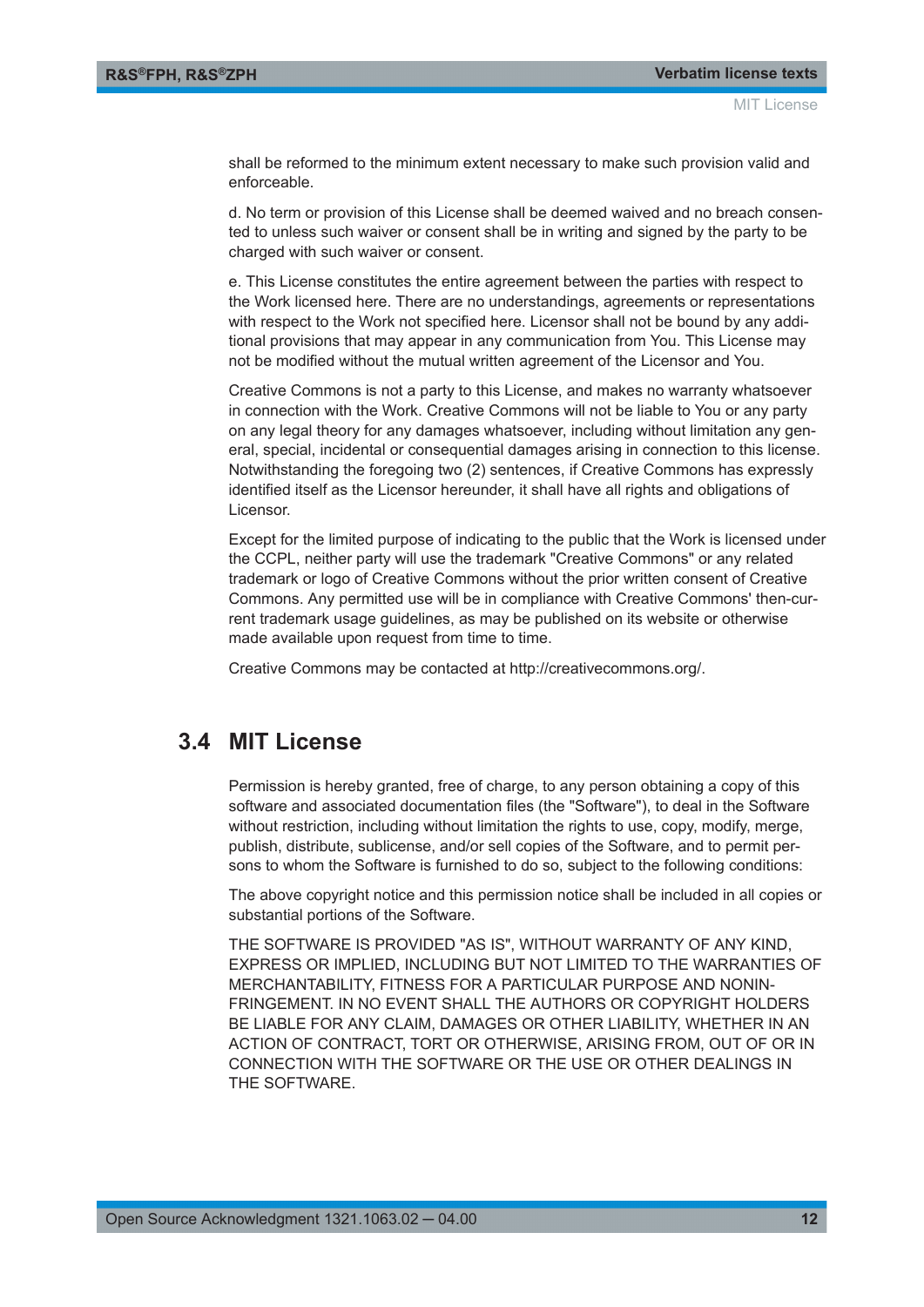## <span id="page-12-0"></span>**3.5 ODC Open Database License v1.0**

ODC Open Database License (ODbL)

Preamble

The Open Database License (ODbL) is a license agreement intended to allow users to freely share, modify, and use this Database while maintaining this same freedom for others. Many databases are covered by copyright, and therefore this document licenses these rights. Some jurisdictions, mainly in the European Union, have specific rights that cover databases, and so the ODbL addresses these rights, too. Finally, the ODbL is also an agreement in contract for users of this Database to act in certain ways in return for accessing this Database.

Databases can contain a wide variety of types of content (images, audiovisual material, and sounds all in the same database, for example), and so the ODbL only governs the rights over the Database, and not the contents of the Database individually. Licensors should use the ODbL together with another license for the contents, if the contents have a single set of rights that uniformly covers all of the contents. If the contents have multiple sets of different rights, Licensors should describe what rights govern what contents together in the individual record or in some other way that clarifies what rights apply.

Sometimes the contents of a database, or the database itself, can be covered by other rights not addressed here (such as private contracts, trade mark over the name, or privacy rights / data protection rights over information in the contents), and so you are advised that you may have to consult other documents or clear other rights before doing activities not covered by this License.

------

The Licensor (as defined below)

and

You (as defined below)

agree as follows:

1.0 Definitions of Capitalised Words

"Collective Database" – Means this Database in unmodified form as part of a collection of independent databases in themselves that together are assembled into a collective whole. A work that constitutes a Collective Database will not be considered a Derivative Database.

"Convey" – As a verb, means Using the Database, a Derivative Database, or the Database as part of a Collective Database in any way that enables a Person to make or receive copies of the Database or a Derivative Database. Conveying does not include interaction with a user through a computer network, or creating and Using a Produced Work, where no transfer of a copy of the Database or a Derivative Database occurs. "Contents" – The contents of this Database, which includes the information, independent works, or other material collected into the Database. For example, the contents of the Database could be factual data or works such as images, audiovisual material, text, or sounds.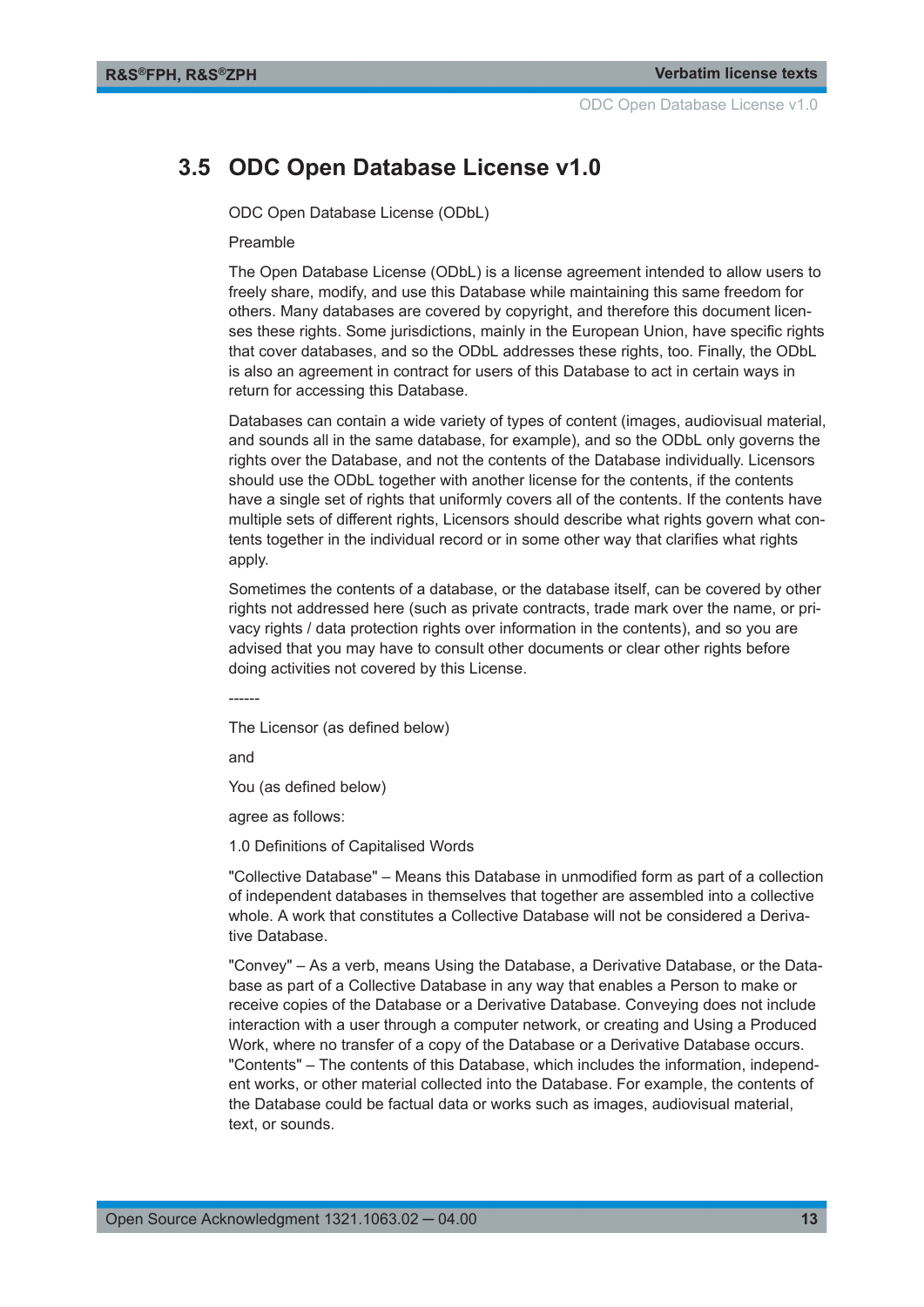"Database" – A collection of material (the Contents) arranged in a systematic or methodical way and individually accessible by electronic or other means offered under the terms of this License.

"Database Directive" – Means Directive 96/9/EC of the European Parliament and of the Council of 11 March 1996 on the legal protection of databases, as amended or succeeded.

"Database Right" – Means rights resulting from the Chapter III ("sui generis") rights in the Database Directive (as amended and as transposed by member states), which includes the Extraction and Re-utilisation of the whole or a Substantial part of the Contents, as well as any similar rights available in the relevant jurisdiction under Section 10.4.

"Derivative Database" – Means a database based upon the Database, and includes any translation, adaptation, arrangement, modification, or any other alteration of the Database or of a Substantial part of the Contents. This includes, but is not limited to, Extracting or Re-utilising the whole or a Substantial part of the Contents in a new Database.

"Extraction" – Means the permanent or temporary transfer of all or a Substantial part of the Contents to another medium by any means or in any form.

"License" – Means this license agreement and is both a license of rights such as copyright and Database Rights and an agreement in contract.

"Licensor" – Means the Person that offers the Database under the terms of this License.

"Person" – Means a natural or legal person or a body of persons corporate or incorporate.

"Produced Work" – a work (such as an image, audiovisual material, text, or sounds) resulting from using the whole or a Substantial part of the Contents (via a search or other query) from this Database, a Derivative Database, or this Database as part of a Collective Database.

"Publicly" – means to Persons other than You or under Your control by either more than 50% ownership or by the power to direct their activities (such as contracting with an independent consultant).

"Re-utilisation" – means any form of making available to the public all or a Substantial part of the Contents by the distribution of copies, by renting, by online or other forms of transmission.

"Substantial" – Means substantial in terms of quantity or quality or a combination of both. The repeated and systematic Extraction or Re-utilisation of insubstantial parts of the Contents may amount to the Extraction or Re-utilisation of a Substantial part of the Contents.

"Use" – As a verb, means doing any act that is restricted by copyright or Database Rights whether in the original medium or any other; and includes without limitation distributing, copying, publicly performing, publicly displaying, and preparing derivative works of the Database, as well as modifying the Database as may be technically necessary to use it in a different mode or format.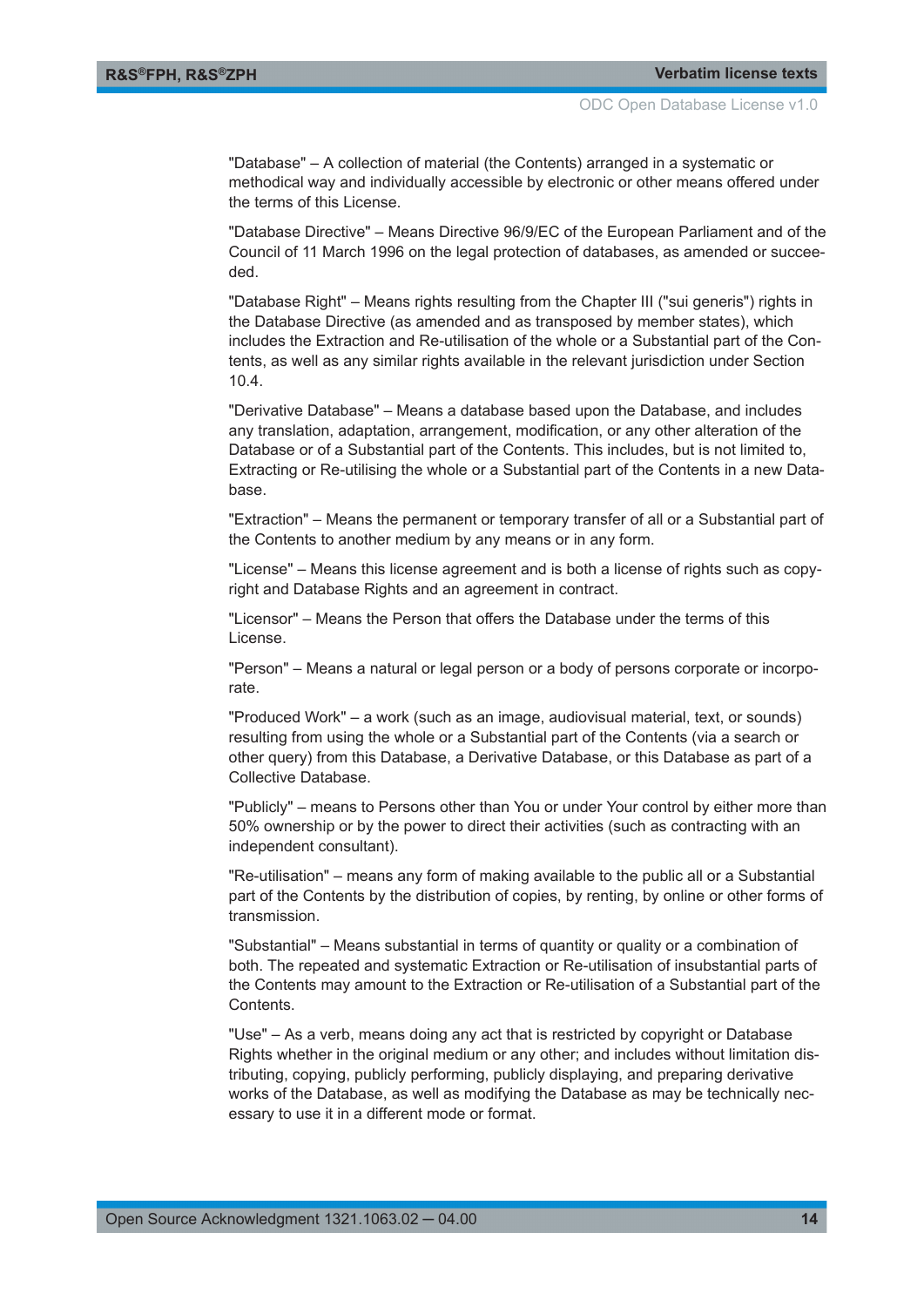"You" – Means a Person exercising rights under this License who has not previously violated the terms of this License with respect to the Database, or who has received express permission from the Licensor to exercise rights under this License despite a previous violation.

Words in the singular include the plural and vice versa.

- 2.0 What this License covers
- 2.1. Legal effect of this document. This License is:
- a. A license of applicable copyright and neighbouring rights;
- b. A license of the Database Right; and
- c. An agreement in contract between You and the Licensor.

2.2 Legal rights covered. This License covers the legal rights in the Database, including:

a. Copyright. Any copyright or neighbouring rights in the Database. The copyright licensed includes any individual elements of the Database, but does not cover the copyright over the Contents independent of this Database. See Section 2.4 for details. Copyright law varies between jurisdictions, but is likely to cover: the Database model or schema, which is the structure, arrangement, and organisation of the Database, and can also include the Database tables and table indexes; the data entry and output sheets; and the Field names of Contents stored in the Database;

b. Database Rights. Database Rights only extend to the Extraction and Re-utilisation of the whole or a Substantial part of the Contents. Database Rights can apply even when there is no copyright over the Database. Database Rights can also apply when the Contents are removed from the Database and are selected and arranged in a way that would not infringe any applicable copyright; and

c. Contract. This is an agreement between You and the Licensor for access to the Database. In return you agree to certain conditions of use on this access as outlined in this License.

2.3 Rights not covered.

a. This License does not apply to computer programs used in the making or operation of the Database;

b. This License does not cover any patents over the Contents or the Database; and

c. This License does not cover any trademarks associated with the Database.

2.4 Relationship to Contents in the Database. The individual items of the Contents contained in this Database may be covered by other rights, including copyright, patent, data protection, privacy, or personality rights, and this License does not cover any rights (other than Database Rights or in contract) in individual Contents contained in the Database. For example, if used on a Database of images (the Contents), this License would not apply to copyright over individual images, which could have their own separate licenses, or one single license covering all of the rights over the images.

3.0 Rights granted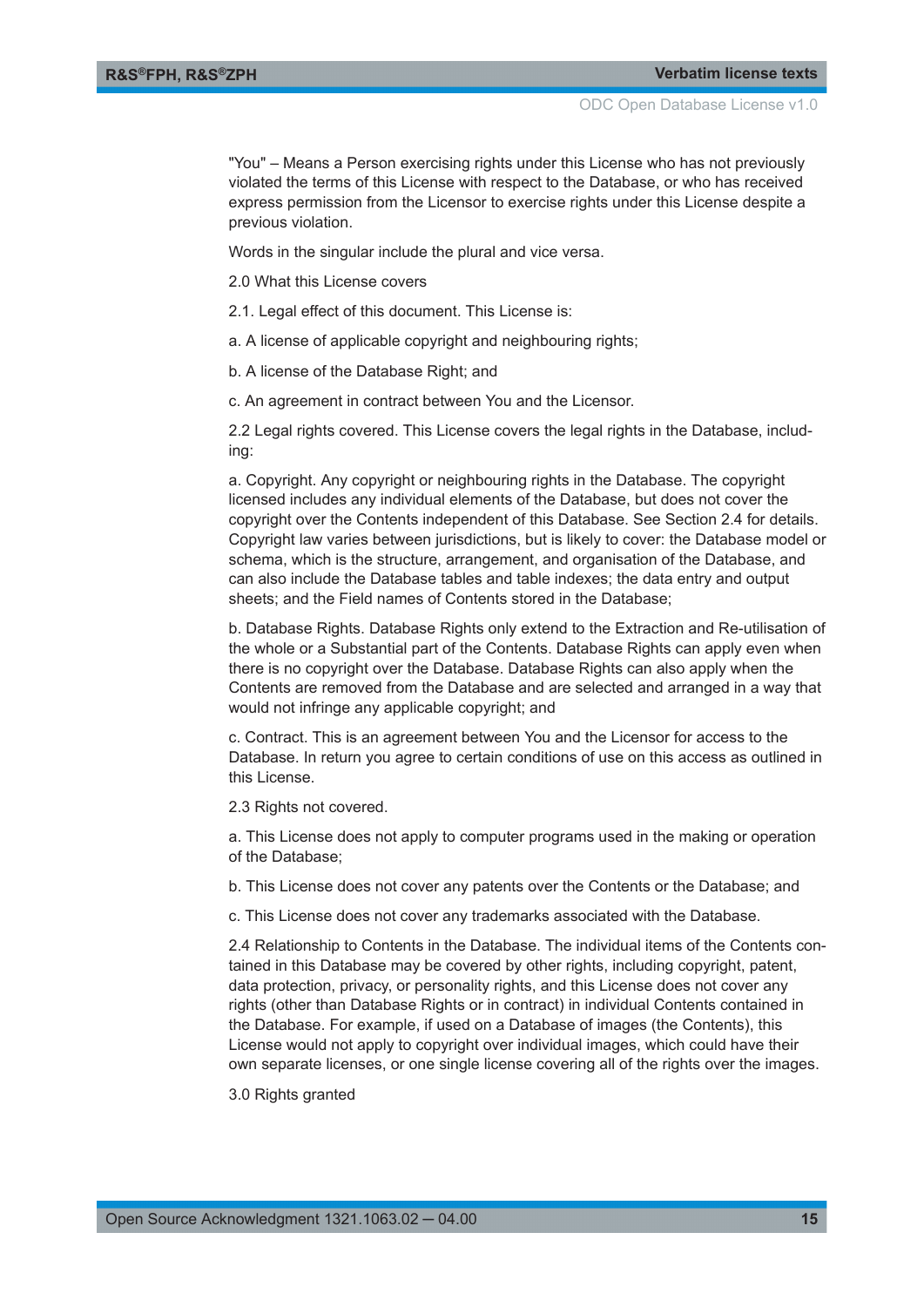3.1 Subject to the terms and conditions of this License, the Licensor grants to You a worldwide, royalty-free, non-exclusive, terminable (but only under Section 9) license to Use the Database for the duration of any applicable copyright and Database Rights. These rights explicitly include commercial use, and do not exclude any field of endeavour. To the extent possible in the relevant jurisdiction, these rights may be exercised in all media and formats whether now known or created in the future.

The rights granted cover, for example:

- a. Extraction and Re-utilisation of the whole or a Substantial part of the Contents;
- b. Creation of Derivative Databases;
- c. Creation of Collective Databases;

d. Creation of temporary or permanent reproductions by any means and in any form, in whole or in part, including of any Derivative Databases or as a part of Collective Databases; and

e. Distribution, communication, display, lending, making available, or performance to the public by any means and in any form, in whole or in part, including of any Derivative Database or as a part of Collective Databases.

3.2 Compulsory license schemes. For the avoidance of doubt:

a. Non-waivable compulsory license schemes. In those jurisdictions in which the right to collect royalties through any statutory or compulsory licensing scheme cannot be waived, the Licensor reserves the exclusive right to collect such royalties for any exercise by You of the rights granted under this License;

b. Waivable compulsory license schemes. In those jurisdictions in which the right to collect royalties through any statutory or compulsory licensing scheme can be waived, the Licensor waives the exclusive right to collect such royalties for any exercise by You of the rights granted under this License; and,

c. Voluntary license schemes. The Licensor waives the right to collect royalties, whether individually or, in the event that the Licensor is a member of a collecting society that administers voluntary licensing schemes, via that society, from any exercise by You of the rights granted under this License.

3.3 The right to release the Database under different terms, or to stop distributing or making available the Database, is reserved. Note that this Database may be multiplelicensed, and so You may have the choice of using alternative licenses for this Database. Subject to Section 10.4, all other rights not expressly granted by Licensor are reserved.

#### 4.0 Conditions of Use

4.1 The rights granted in Section 3 above are expressly made subject to Your complying with the following conditions of use. These are important conditions of this License, and if You fail to follow them, You will be in material breach of its terms.

4.2 Notices. If You Publicly Convey this Database, any Derivative Database, or the Database as part of a Collective Database, then You must:

a. Do so only under the terms of this License or another license permitted under Section 4.4;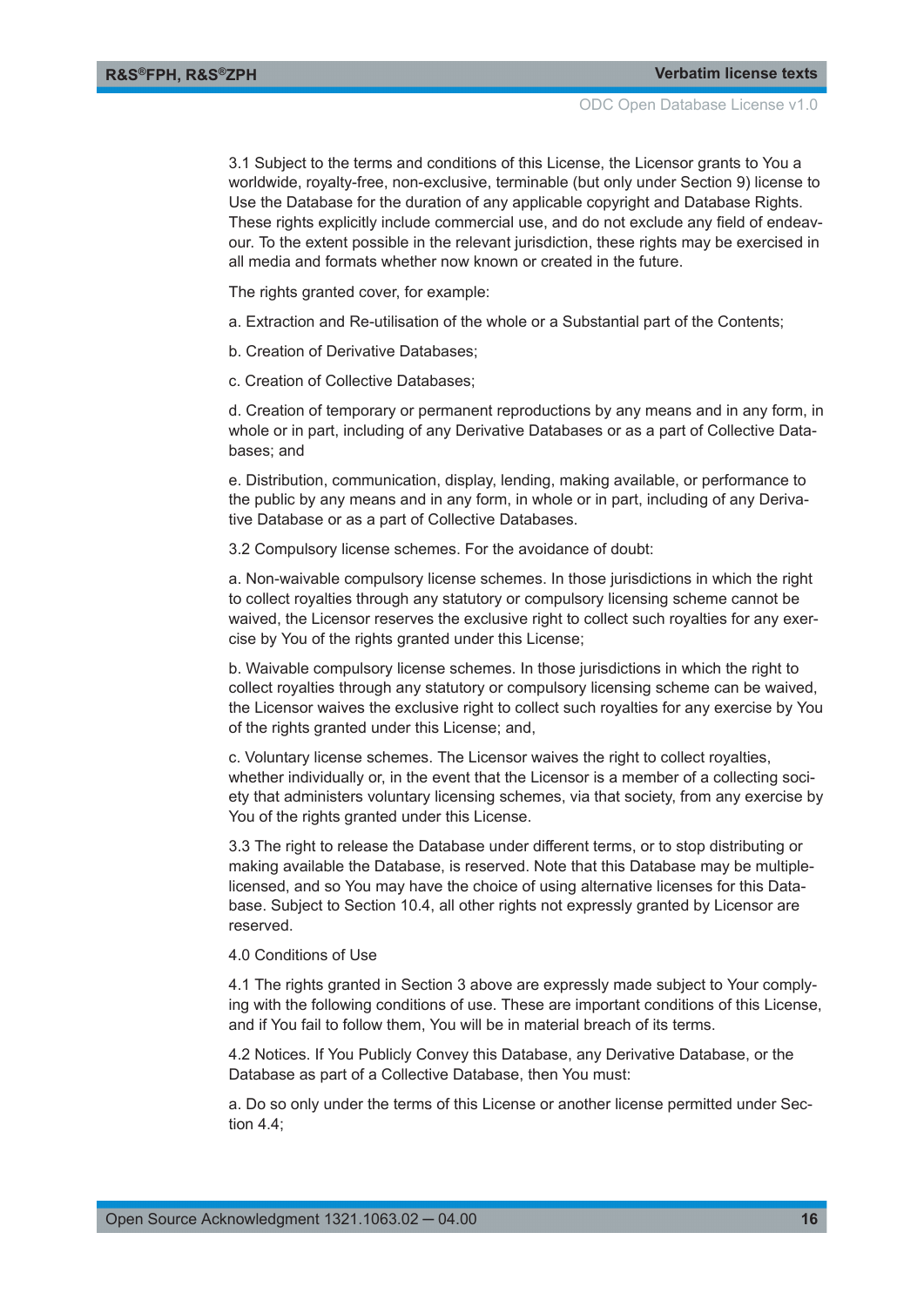b. Include a copy of this License (or, as applicable, a license permitted under Section 4.4) or its Uniform Resource Identifier (URI) with the Database or Derivative Database, including both in the Database or Derivative Database and in any relevant documentation; and

c. Keep intact any copyright or Database Right notices and notices that refer to this License.

d. If it is not possible to put the required notices in a particular file due to its structure, then You must include the notices in a location (such as a relevant directory) where users would be likely to look for it.

4.3 Notice for using output (Contents). Creating and Using a Produced Work does not require the notice in Section 4.2. However, if you Publicly Use a Produced Work, You must include a notice associated with the Produced Work reasonably calculated to make any Person that uses, views, accesses, interacts with, or is otherwise exposed to the Produced Work aware that Content was obtained from the Database, Derivative Database, or the Database as part of a Collective Database, and that it is available under this License.

a. Example notice. The following text will satisfy notice under Section 4.3:

Contains information from DATABASE NAME, which is made available here under the Open Database License (ODbL).

DATABASE NAME should be replaced with the name of the Database and a hyperlink to the URI of the Database. "Open Database License" should contain a hyperlink to the URI of the text of this License. If hyperlinks are not possible, You should include the plain text of the required URI's with the above notice. 4.4 Share alike.

a. Any Derivative Database that You Publicly Use must be only under the terms of:

- i. This License;
- ii. A later version of this License similar in spirit to this License; or
- iii. A compatible license.

If You license the Derivative Database under one of the licenses mentioned in (iii), You must comply with the terms of that license.

b. For the avoidance of doubt, Extraction or Re-utilisation of the whole or a Substantial part of the Contents into a new database is a Derivative Database and must comply with Section 4.4.

c. Derivative Databases and Produced Works. A Derivative Database is Publicly Used and so must comply with Section 4.4. if a Produced Work created from the Derivative Database is Publicly Used.

d. Share Alike and additional Contents. For the avoidance of doubt, You must not add Contents to Derivative Databases under Section 4.4 a that are incompatible with the rights granted under this License.

e. Compatible licenses. Licensors may authorise a proxy to determine compatible licenses under Section 4.4 a iii. If they do so, the authorised proxy's public statement of acceptance of a compatible license grants You permission to use the compatible license.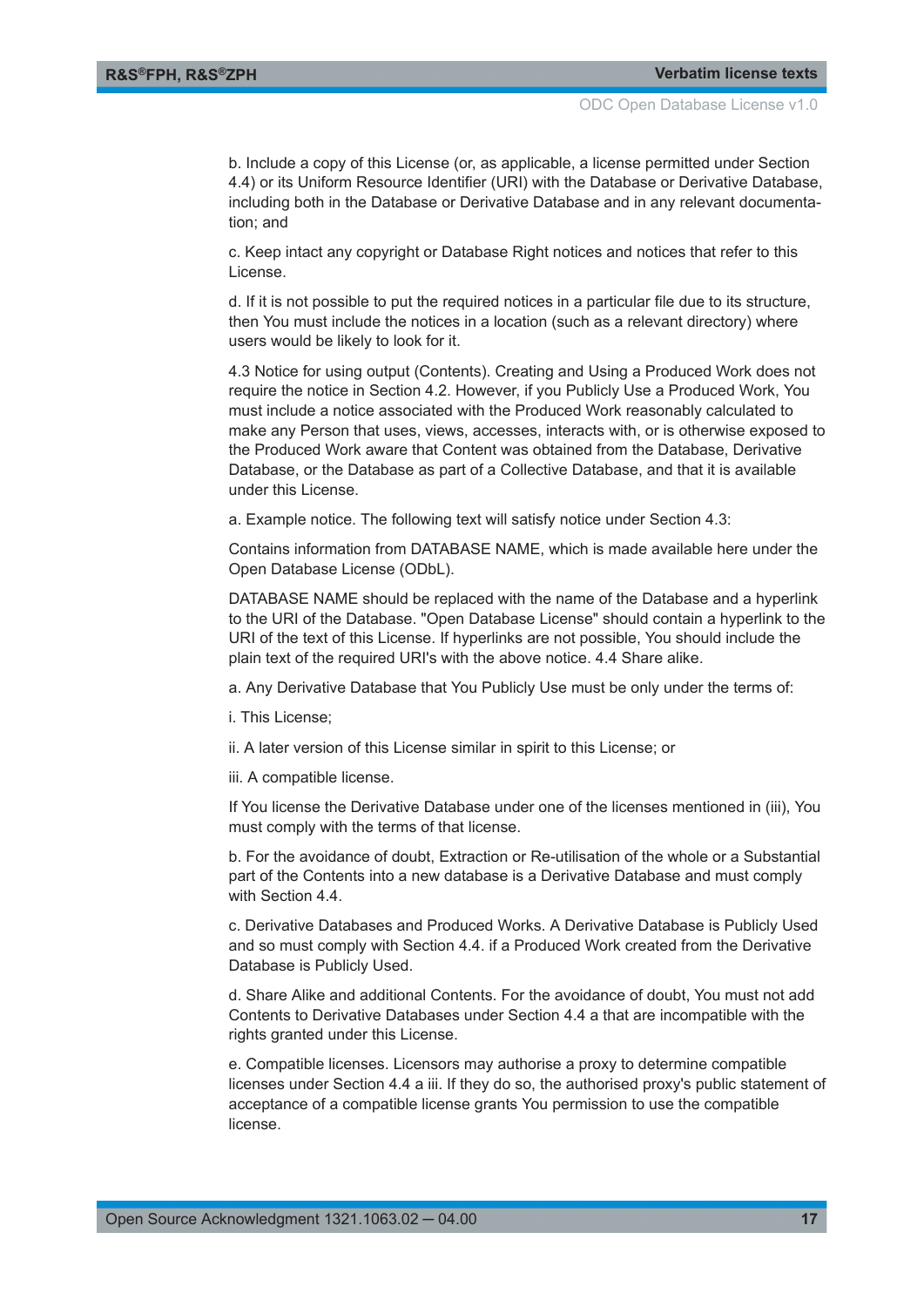4.5 Limits of Share Alike. The requirements of Section 4.4 do not apply in the following:

a. For the avoidance of doubt, You are not required to license Collective Databases under this License if You incorporate this Database or a Derivative Database in the collection, but this License still applies to this Database or a Derivative Database as a part of the Collective Database;

b. Using this Database, a Derivative Database, or this Database as part of a Collective Database to create a Produced Work does not create a Derivative Database for purposes of Section 4.4; and

c. Use of a Derivative Database internally within an organisation is not to the public and therefore does not fall under the requirements of Section 4.4.

4.6 Access to Derivative Databases. If You Publicly Use a Derivative Database or a Produced Work from a Derivative Database, You must also offer to recipients of the Derivative Database or Produced Work a copy in a machine readable form of:

a. The entire Derivative Database; or

b. A file containing all of the alterations made to the Database or the method of making the alterations to the Database (such as an algorithm), including any additional Contents, that make up all the differences between the Database and the Derivative Database.

The Derivative Database (under a.) or alteration file (under b.) must be available at no more than a reasonable production cost for physical distributions and free of charge if distributed over the internet.

4.7 Technological measures and additional terms

a. This License does not allow You to impose (except subject to Section 4.7 b.) any terms or any technological measures on the Database, a Derivative Database, or the whole or a Substantial part of the Contents that alter or restrict the terms of this License, or any rights granted under it, or have the effect or intent of restricting the ability of any person to exercise those rights.

b. Parallel distribution. You may impose terms or technological measures on the Database, a Derivative Database, or the whole or a Substantial part of the Contents (a "Restricted Database") in contravention of Section 4.74 a. only if You also make a copy of the Database or a Derivative Database available to the recipient of the Restricted Database:

i. That is available without additional fee;

ii. That is available in a medium that does not alter or restrict the terms of this License, or any rights granted under it, or have the effect or intent of restricting the ability of any person to exercise those rights (an "Unrestricted Database"); and

iii. The Unrestricted Database is at least as accessible to the recipient as a practical matter as the Restricted Database.

c. For the avoidance of doubt, You may place this Database or a Derivative Database in an authenticated environment, behind a password, or within a similar access control scheme provided that You do not alter or restrict the terms of this License or any rights granted under it or have the effect or intent of restricting the ability of any person to exercise those rights.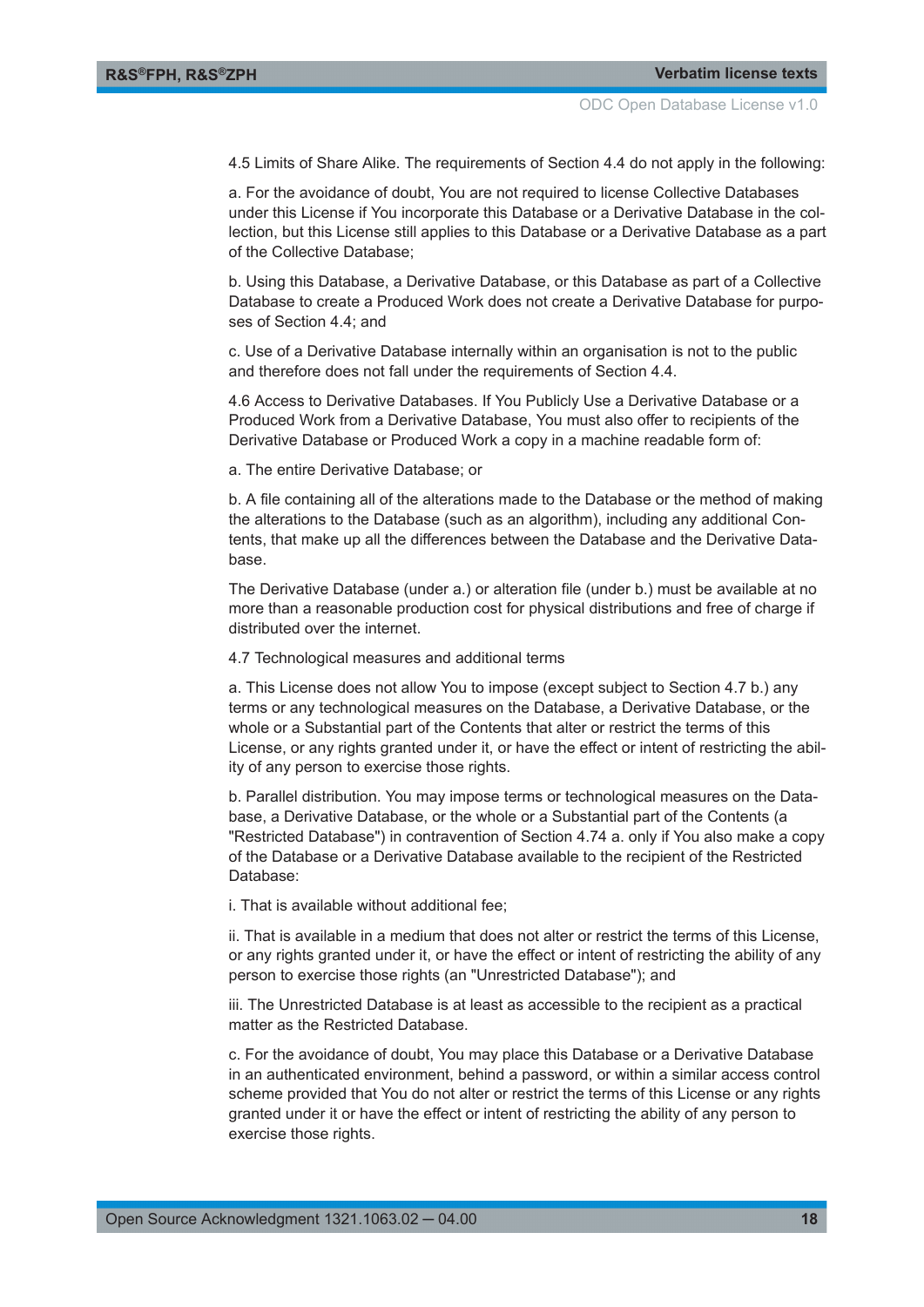4.8 Licensing of others. You may not sublicense the Database. Each time You communicate the Database, the whole or Substantial part of the Contents, or any Derivative Database to anyone else in any way, the Licensor offers to the recipient a license to the Database on the same terms and conditions as this License. You are not responsible for enforcing compliance by third parties with this License, but You may enforce any rights that You have over a Derivative Database. You are solely responsible for any modifications of a Derivative Database made by You or another Person at Your direction. You may not impose any further restrictions on the exercise of the rights granted or affirmed under this License.

5.0 Moral rights

5.1 Moral rights. This section covers moral rights, including any rights to be identified as the author of the Database or to object to treatment that would otherwise prejudice the author's honour and reputation, or any other derogatory treatment:

a. For jurisdictions allowing waiver of moral rights, Licensor waives all moral rights that Licensor may have in the Database to the fullest extent possible by the law of the relevant jurisdiction under Section 10.4;

b. If waiver of moral rights under Section 5.1 a in the relevant jurisdiction is not possible, Licensor agrees not to assert any moral rights over the Database and waives all claims in moral rights to the fullest extent possible by the law of the relevant jurisdiction under Section 10.4; and

c. For jurisdictions not allowing waiver or an agreement not to assert moral rights under Section 5.1 a and b, the author may retain their moral rights over certain aspects of the Database.

Please note that some jurisdictions do not allow for the waiver of moral rights, and so moral rights may still subsist over the Database in some jurisdictions.

6.0 Fair dealing, Database exceptions, and other rights not affected

6.1 This License does not affect any rights that You or anyone else may independently have under any applicable law to make any use of this Database, including without limitation:

a. Exceptions to the Database Right including: Extraction of Contents from non-electronic Databases for private purposes, Extraction for purposes of illustration for teaching or scientific research, and Extraction or Re-utilisation for public security or an administrative or judicial procedure.

b. Fair dealing, fair use, or any other legally recognised limitation or exception to infringement of copyright or other applicable laws.

6.2 This License does not affect any rights of lawful users to Extract and Re-utilise insubstantial parts of the Contents, evaluated quantitatively or qualitatively, for any purposes whatsoever, including creating a Derivative Database (subject to other rights over the Contents, see Section 2.4). The repeated and systematic Extraction or Re-utilisation of insubstantial parts of the Contents may however amount to the Extraction or Re-utilisation of a Substantial part of the Contents.

7.0 Warranties and Disclaimer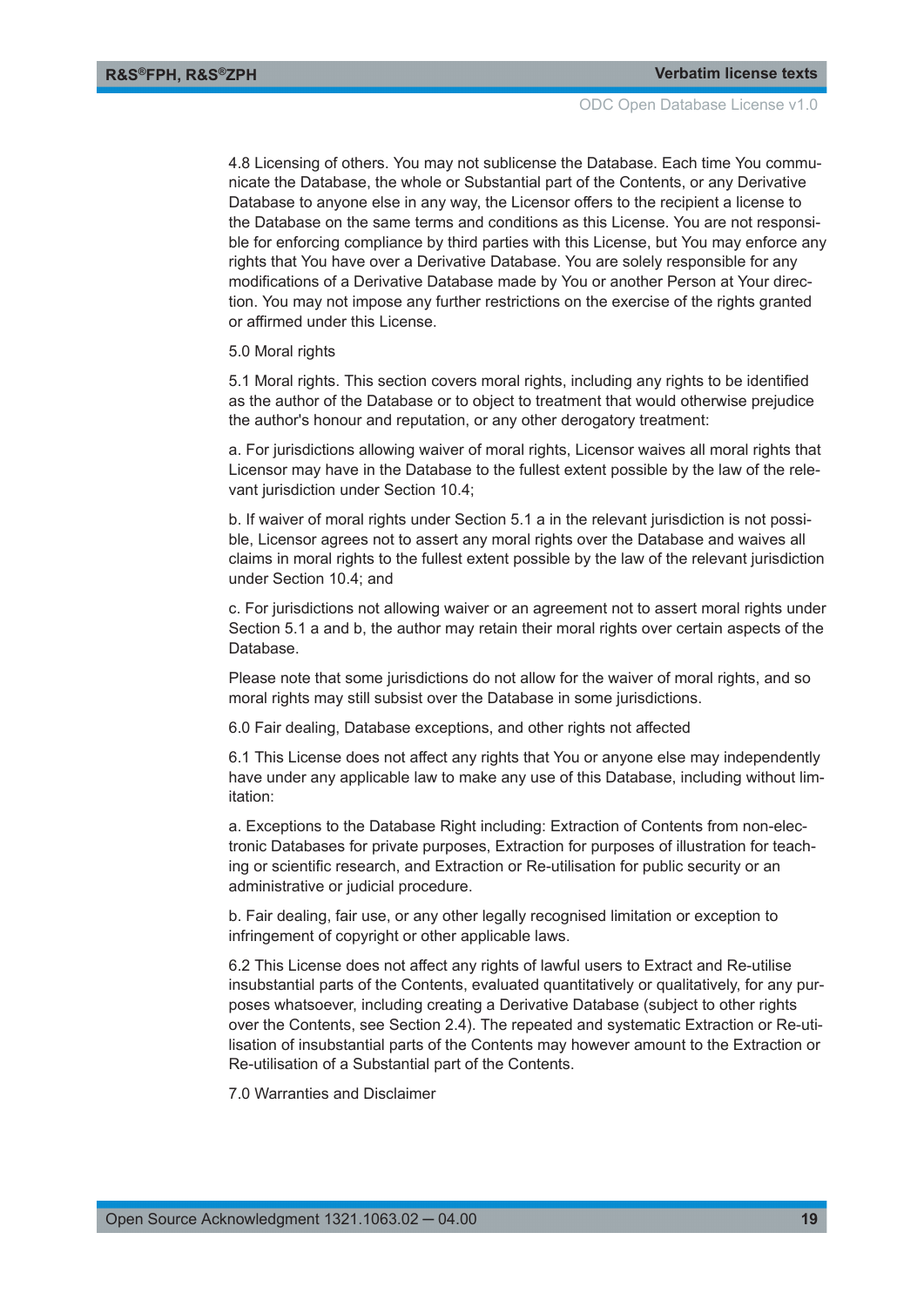7.1 The Database is licensed by the Licensor "as is" and without any warranty of any kind, either express, implied, or arising by statute, custom, course of dealing, or trade usage. Licensor specifically disclaims any and all implied warranties or conditions of title, non-infringement, accuracy or completeness, the presence or absence of errors, fitness for a particular purpose, merchantability, or otherwise. Some jurisdictions do not allow the exclusion of implied warranties, so this exclusion may not apply to You.

8.0 Limitation of liability

8.1 Subject to any liability that may not be excluded or limited by law, the Licensor is not liable for, and expressly excludes, all liability for loss or damage however and whenever caused to anyone by any use under this License, whether by You or by anyone else, and whether caused by any fault on the part of the Licensor or not. This exclusion of liability includes, but is not limited to, any special, incidental, consequential, punitive, or exemplary damages such as loss of revenue, data, anticipated profits, and lost business. This exclusion applies even if the Licensor has been advised of the possibility of such damages.

8.2 If liability may not be excluded by law, it is limited to actual and direct financial loss to the extent it is caused by proved negligence on the part of the Licensor.

9.0 Termination of Your rights under this License

9.1 Any breach by You of the terms and conditions of this License automatically terminates this License with immediate effect and without notice to You. For the avoidance of doubt, Persons who have received the Database, the whole or a Substantial part of the Contents, Derivative Databases, or the Database as part of a Collective Database from You under this License will not have their licenses terminated provided their use is in full compliance with this License or a license granted under Section 4.8 of this License. Sections 1, 2, 7, 8, 9 and 10 will survive any termination of this License.

9.2 If You are not in breach of the terms of this License, the Licensor will not terminate Your rights under it.

9.3 Unless terminated under Section 9.1, this License is granted to You for the duration of applicable rights in the Database.

9.4 Reinstatement of rights. If you cease any breach of the terms and conditions of this License, then your full rights under this License will be reinstated:

a. Provisionally and subject to permanent termination until the 60th day after cessation of breach;

b. Permanently on the 60th day after cessation of breach unless otherwise reasonably notified by the Licensor; or

c. Permanently if reasonably notified by the Licensor of the violation, this is the first time You have received notice of violation of this License from the Licensor, and You cure the violation prior to 30 days after your receipt of the notice.

Persons subject to permanent termination of rights are not eligible to be a recipient and receive a license under Section 4.8.

9.5 Notwithstanding the above, Licensor reserves the right to release the Database under different license terms or to stop distributing or making available the Database. Releasing the Database under different license terms or stopping the distribution of the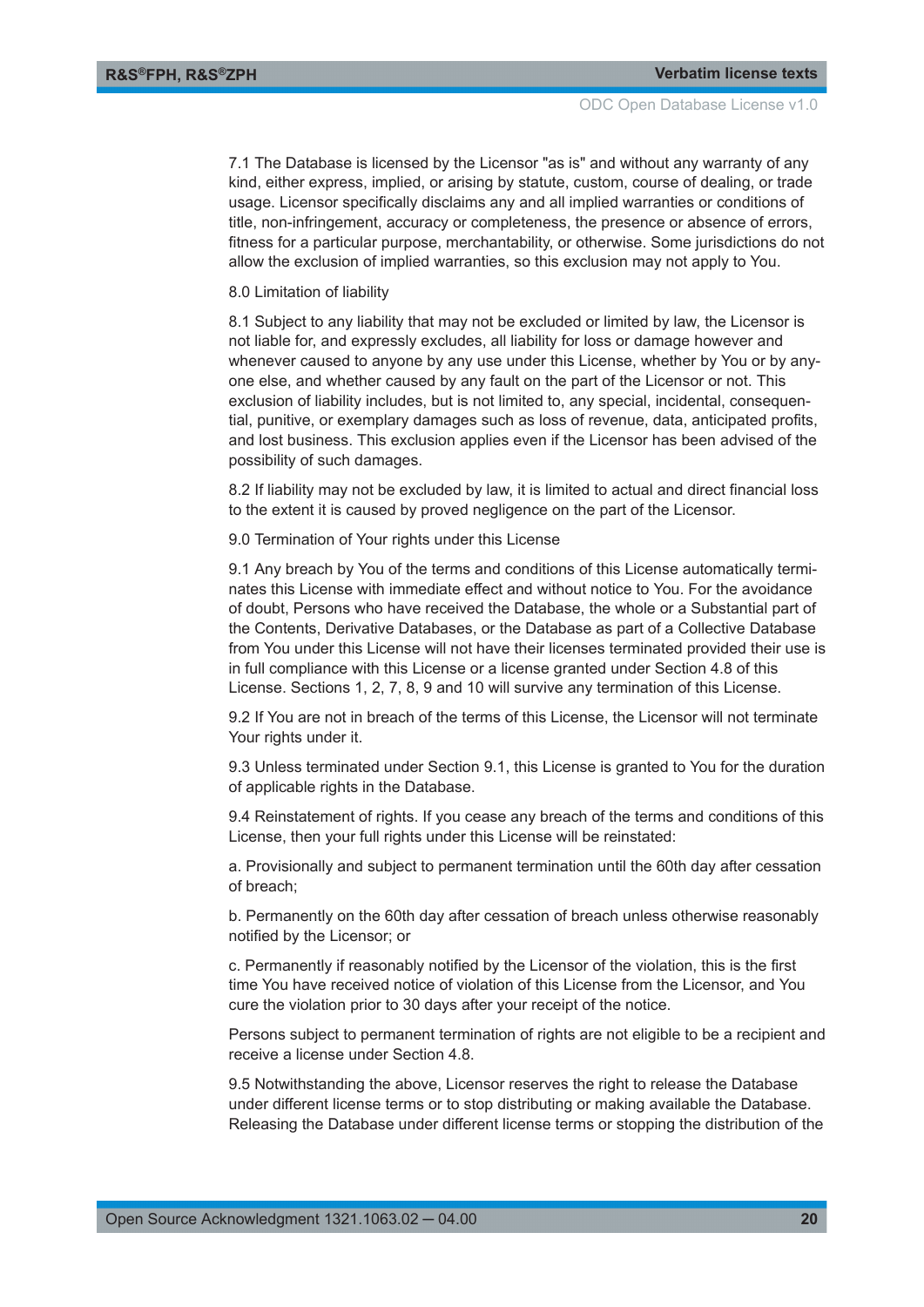<span id="page-20-0"></span>Database will not withdraw this License (or any other license that has been, or is required to be, granted under the terms of this License), and this License will continue in full force and effect unless terminated as stated above.

10.0 General

10.1 If any provision of this License is held to be invalid or unenforceable, that must not affect the validity or enforceability of the remainder of the terms and conditions of this License and each remaining provision of this License shall be valid and enforced to the fullest extent permitted by law.

10.2 This License is the entire agreement between the parties with respect to the rights granted here over the Database. It replaces any earlier understandings, agreements or representations with respect to the Database.

10.3 If You are in breach of the terms of this License, You will not be entitled to rely on the terms of this License or to complain of any breach by the Licensor.

10.4 Choice of law. This License takes effect in and will be governed by the laws of the relevant jurisdiction in which the License terms are sought to be enforced. If the standard suite of rights granted under applicable copyright law and Database Rights in the relevant jurisdiction includes additional rights not granted under this License, these additional rights are granted in this License in order to meet the terms of this License.

### **3.6 OpenSSL License**

#### OpenSSL License

Copyright (c) 1998-2008 The OpenSSL Project. All rights reserved.

Redistribution and use in source and binary forms, with or without modification, are permitted provided that the following conditions are met:

1. Redistributions of source code must retain the above copyright notice, this list of conditions and the following disclaimer.

2. Redistributions in binary form must reproduce the above copyright notice, this list of conditions and the following disclaimer in the documentation and/or other materials provided with the distribution.

3. All advertising materials mentioning features or use of this software must display the following acknowledgment: "This product includes software developed by the OpenSSL Project for use in the OpenSSL Toolkit. (http://www.openssl.org/)"

4. The names "OpenSSL Toolkit" and "OpenSSL Project" must not be used to endorse or promote products derived from this software without prior written permission. For written permission, please contact openssl-core@openssl.org.

5. Products derived from this software may not be called "OpenSSL" nor may "OpenSSL" appear in their names without prior written permission of the OpenSSL Project.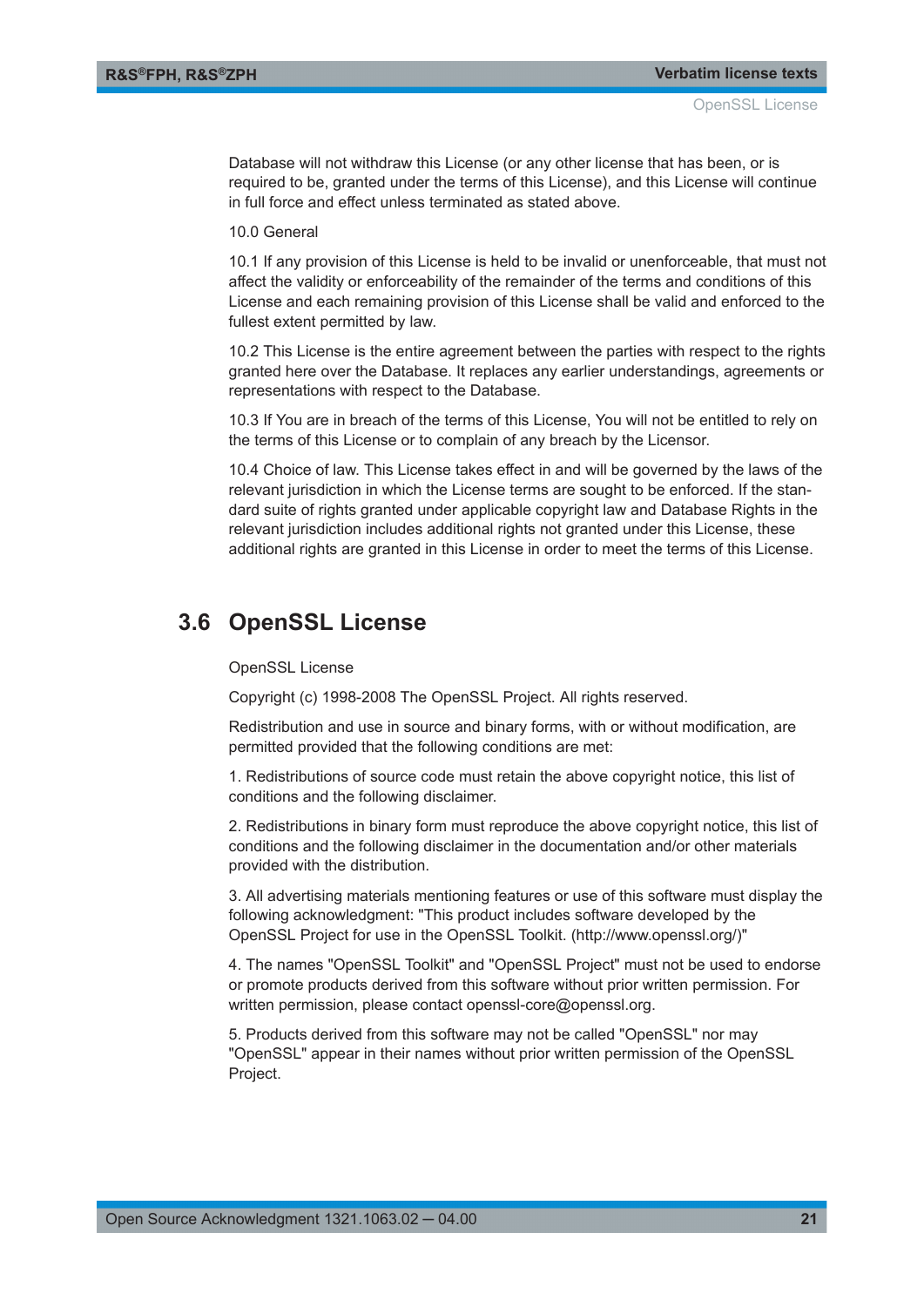6. Redistributions of any form whatsoever must retain the following acknowledgment: "This product includes software developed by the OpenSSL Project for use in the OpenSSL Toolkit (http://www.openssl.org/)"

THIS SOFTWARE IS PROVIDED BY THE OpenSSL PROJECT ``AS IS'' AND ANY EXPRESSED OR IMPLIED WARRANTIES, INCLUDING, BUT NOT LIMITED TO, THE IMPLIED WARRANTIES OF MERCHANTABILITY AND FITNESS FOR A PARTICU-LAR PURPOSE ARE DISCLAIMED. IN NO EVENT SHALL THE OpenSSL PROJECT OR ITS CONTRIBUTORS BE LIABLE FOR ANY DIRECT, INDIRECT, INCIDENTAL, SPECIAL, EXEMPLARY, OR CONSEQUENTIAL DAMAGES (INCLUDING, BUT NOT LIMITED TO, PROCUREMENT OF SUBSTITUTE GOODS OR SERVICES; LOSS OF USE, DATA, OR PROFITS; OR BUSINESS INTERRUPTION) HOWEVER CAUSED AND ON ANY THEORY OF LIABILITY, WHETHER IN CONTRACT, STRICT LIABIL-ITY, OR TORT (INCLUDING NEGLIGENCE OR OTHERWISE) ARISING IN ANY WAY OUT OF THE USE OF THIS SOFTWARE, EVEN IF ADVISED OF THE POSSIBILITY OF SUCH DAMAGE.

This product includes cryptographic software written by Eric Young (eay@cryptsoft.com). This product includes software written by Tim Hudson (tjh@cryptsoft.com).

Original SSLeay License

Copyright (C) 1995-1998 Eric Young (eay@cryptsoft.com) All rights reserved.

This package is an SSL implementation written by Eric Young (eay@cryptsoft.com). The implementation was written so as to conform with Netscapes SSL.

This library is free for commercial and non-commercial use as long as the following conditions are aheared to. The following conditions apply to all code found in this distribution, be it the RC4, RSA, lhash, DES, etc., code; not just the SSL code. The SSL documentation included with this distribution is covered by the same copyright terms except that the holder is Tim Hudson (tjh@cryptsoft.com).

Copyright remains Eric Young's, and as such any Copyright notices in the code are not to be removed. If this package is used in a product, Eric Young should be given attribution as the author of the parts of the library used. This can be in the form of a textual message at program startup or in documentation (online or textual) provided with the package.

Redistribution and use in source and binary forms, with or without modification, are permitted provided that the following conditions are met:

1. Redistributions of source code must retain the copyright notice, this list of conditions and the following disclaimer.

2. Redistributions in binary form must reproduce the above copyright notice, this list of conditions and the following disclaimer in the documentation and/or other materials provided with the distribution.

3. All advertising materials mentioning features or use of this software must display the following acknowledgement:

"This product includes cryptographic software written by Eric Young (eay@cryptsoft.com)"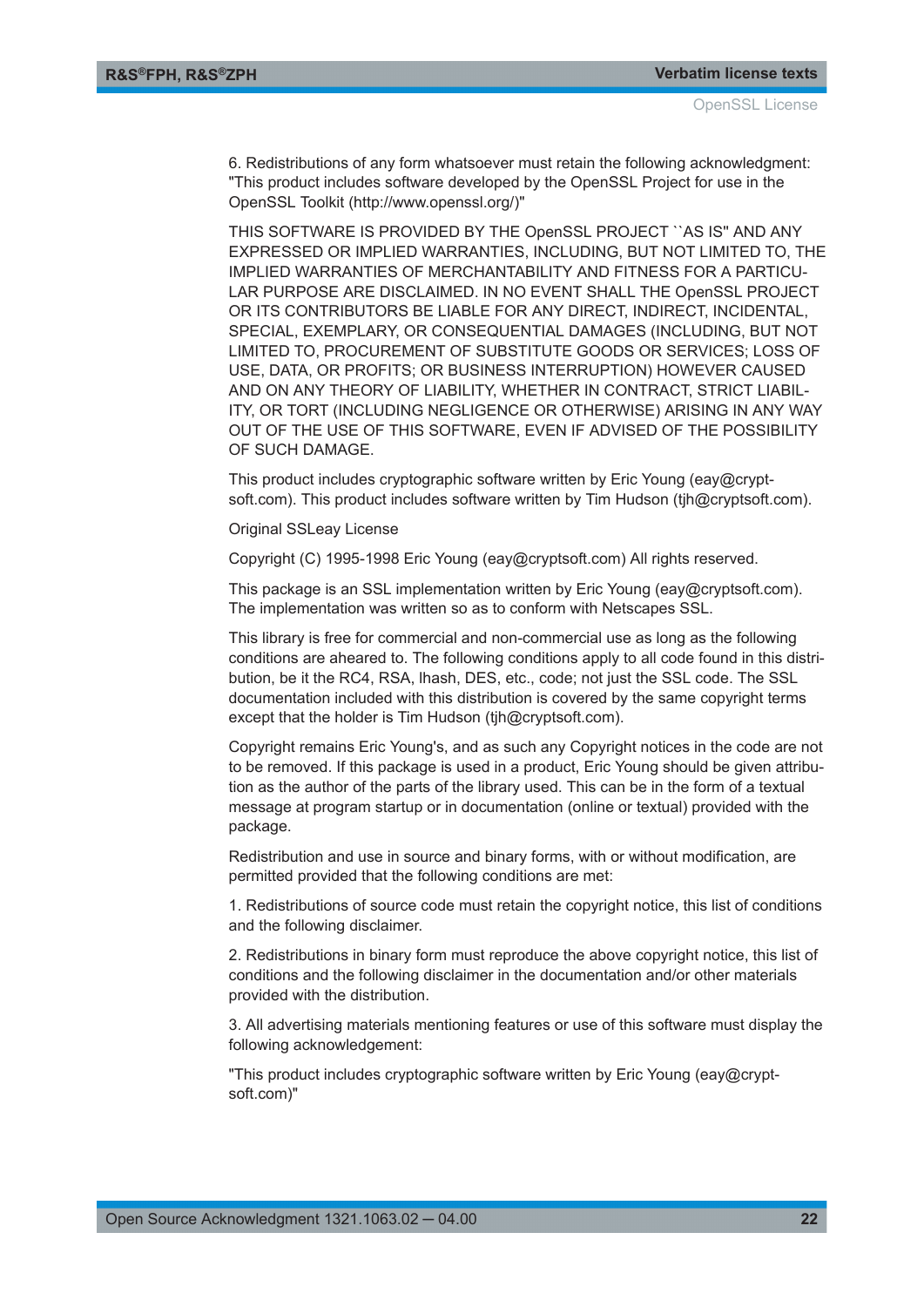<span id="page-22-0"></span>The word 'cryptographic' can be left out if the rouines from the library being used are not cryptographic related :-).

4. If you include any Windows specific code (or a derivative thereof) from the apps directory (application code) you must include an acknowledgement: "This product includes software written by Tim Hudson (tih@cryptsoft.com)"

THIS SOFTWARE IS PROVIDED BY ERIC YOUNG ``AS IS'' AND ANY EXPRESS OR IMPLIED WARRANTIES, INCLUDING, BUT NOT LIMITED TO, THE IMPLIED WAR-RANTIES OF MERCHANTABILITY AND FITNESS FOR A PARTICULAR PURPOSE ARE DISCLAIMED. IN NO EVENT SHALL THE AUTHOR OR CONTRIBUTORS BE LIABLE FOR ANY DIRECT, INDIRECT, INCIDENTAL, SPECIAL, EXEMPLARY, OR CONSEQUENTIAL DAMAGES (INCLUDING, BUT NOT LIMITED TO, PROCURE-MENT OF SUBSTITUTE GOODS OR SERVICES; LOSS OF USE, DATA, OR PROF-ITS; OR BUSINESS INTERRUPTION) HOWEVER CAUSED AND ON ANY THEORY OF LIABILITY, WHETHER IN CONTRACT, STRICT LIABILITY, OR TORT (INCLUD-ING NEGLIGENCE OR OTHERWISE) ARISING IN ANY WAY OUT OF THE USE OF THIS SOFTWARE, EVEN IF ADVISED OF THE POSSIBILITY OF SUCH DAMAGE.

The licence and distribution terms for any publically available version or derivative of this code cannot be changed. i.e. this code cannot simply be copied and put under another distribution licence [including the GNU Public Licence.]

## **3.7 Sun RPC License**

Sun RPC is a product of Sun Microsystems, Inc. and is provided for unrestricted use provided that this legend is included on all tape media and as a part of the software program in whole or part. Users may copy or modify Sun RPC without charge, but are not authorized to license or distribute it to anyone else except as part of a product or program developed by the user.

SUN RPC IS PROVIDED AS IS WITH NO WARRANTIES OF ANY KIND INCLUDING THE WARRANTIES OF DESIGN, MERCHANTIBILITY AND FITNESS FOR A PAR-TICULAR PURPOSE, OR ARISING FROM A COURSE OF DEALING, USAGE OR TRADE PRACTICE.

Sun RPC is provided with no support and without any obligation on the part of Sun Microsystems, Inc. to assist in its use, correction, modification or enhancement.

SUN MICROSYSTEMS, INC. SHALL HAVE NO LIABILITY WITH RESPECT TO THE INFRINGEMENT OF COPYRIGHTS, TRADE SECRETS OR ANY PATENTS BY SUN RPC OR ANY PART THEREOF.

In no event will Sun Microsystems, Inc. be liable for any lost revenue or profits or other special, indirect and consequential damages, even if Sun has been advised of the possibility of such damages.

Sun Microsystems, Inc.

2550 Garcia Avenue

Mountain View, California 94043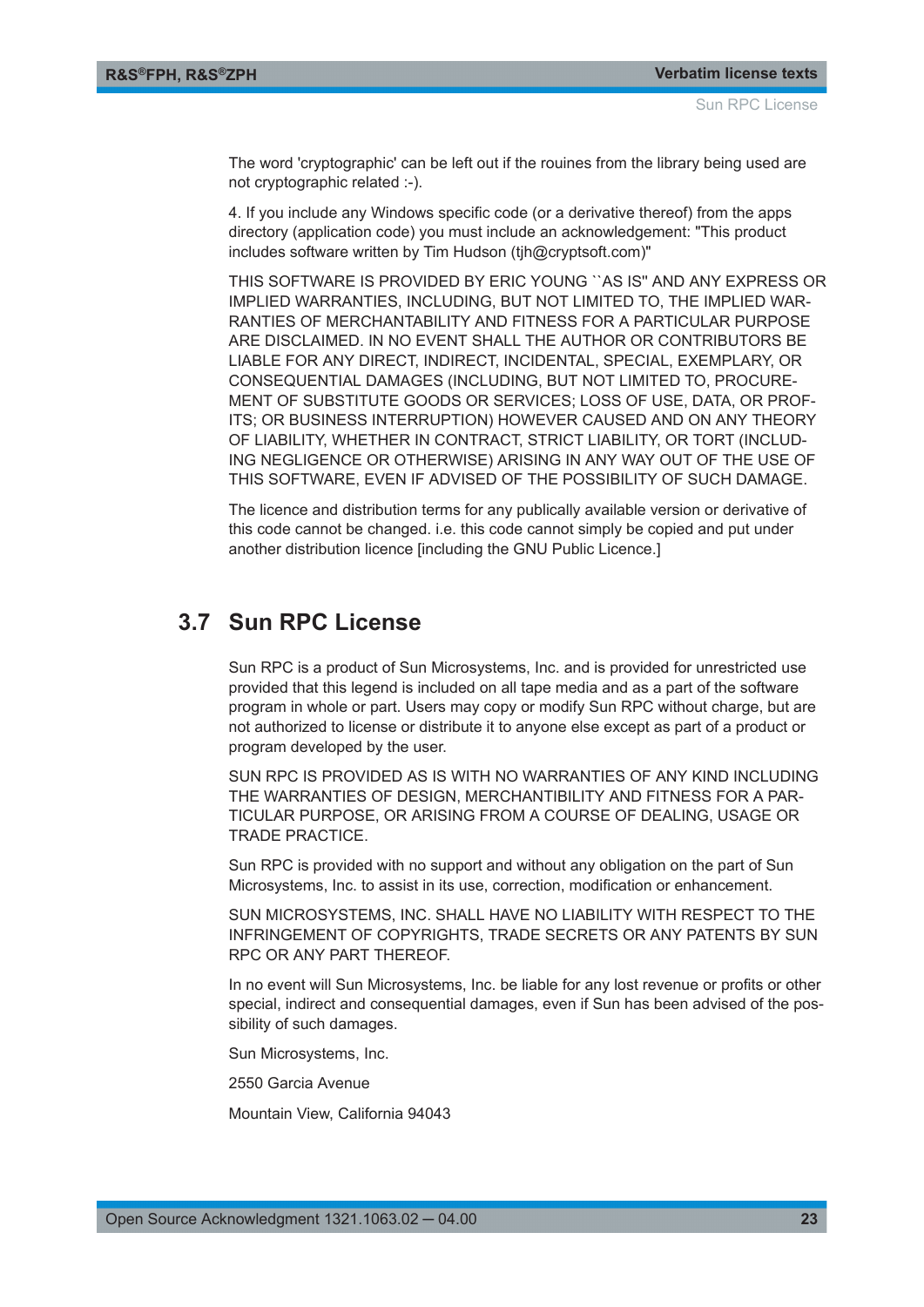## <span id="page-23-0"></span>**3.8 The Unlicense**

This is free and unencumbered software released into the public domain.

Anyone is free to copy, modify, publish, use, compile, sell, or distribute this software, either in source code form or as a compiled binary, for any purpose, commercial or non-commercial, and by any means.

In jurisdictions that recognize copyright laws, the author or authors of this software dedicate any and all copyright interest in the software to the public domain. We make this dedication for the benefit of the public at large and to the detriment of our heirs and

successors. We intend this dedication to be an overt act of relinquishment in perpetuity of all present and future rights to this software under copyright law.

THE SOFTWARE IS PROVIDED "AS IS", WITHOUT WARRANTY OF ANY KIND, EXPRESS OR IMPLIED, INCLUDING BUT NOT LIMITED TO THE WARRANTIES OF MERCHANTABILITY, FITNESS FOR A PARTICULAR PURPOSE AND NONIN-FRINGEMENT. IN NO EVENT SHALL THE AUTHORS BE LIABLE FOR ANY CLAIM, DAMAGES OR OTHER LIABILITY, WHETHER IN AN ACTION OF CONTRACT, TORT OR OTHERWISE, ARISING FROM, OUT OF OR IN CONNECTION WITH THE SOFT-WARE OR THE USE OR OTHER DEALINGS IN THE SOFTWARE.

For more information, please refer to http://unlicense.org/

### **3.9 zlib License**

This software is provided 'as-is', without any express or implied warranty. In no event will the authors be held liable for any damages arising from the use of this software.

Permission is granted to anyone to use this software for any purpose, including commercial applications, and to alter it and redistribute it freely, subject to the following restrictions:

1. The origin of this software must not be misrepresented; you must not claim that you wrote the original software. If you use this software in a product, an acknowledgment in the product documentation would be appreciated but is not required.

2. Altered source versions must be plainly marked as such, and must not be misrepresented as being the original software.

3. This notice may not be removed or altered from any source distribution.